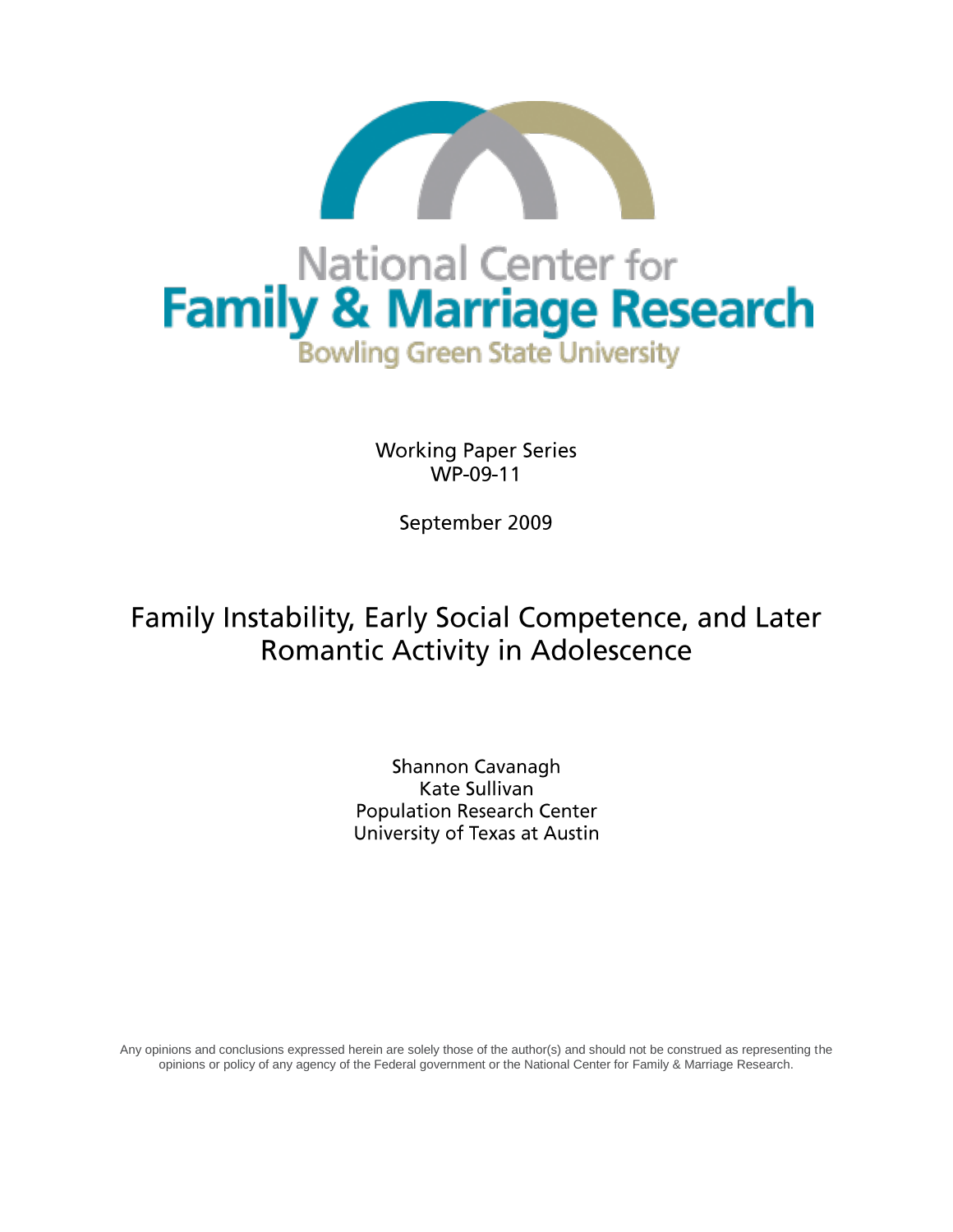Family Instability, Early Social Competence, and Later Romantic Activity in Adolescence

Shannon Cavanagh

Kate Sullivan

Population Research Center

University of Texas at Austin

The author acknowledges the support of grants from the National Center for Family & Marriage Research (PI: Cavanagh) and the National Institutes of Health (R03 HD056161-01; PI: Shannon Cavanagh and R24 HD042849, PI: Mark Hayward). We are grateful to the NICHD Early Child Care Research Network for designing and carrying out the data collection and the children and their families for their participation. Opinions reflect those of the author and not necessarily those of the granting agencies. The authors would like to thank Catherine Kenny, Susan Brown, Wendy Manning, Peggy Giordono, and Rob Crosnoe for their comments on earlier drafts.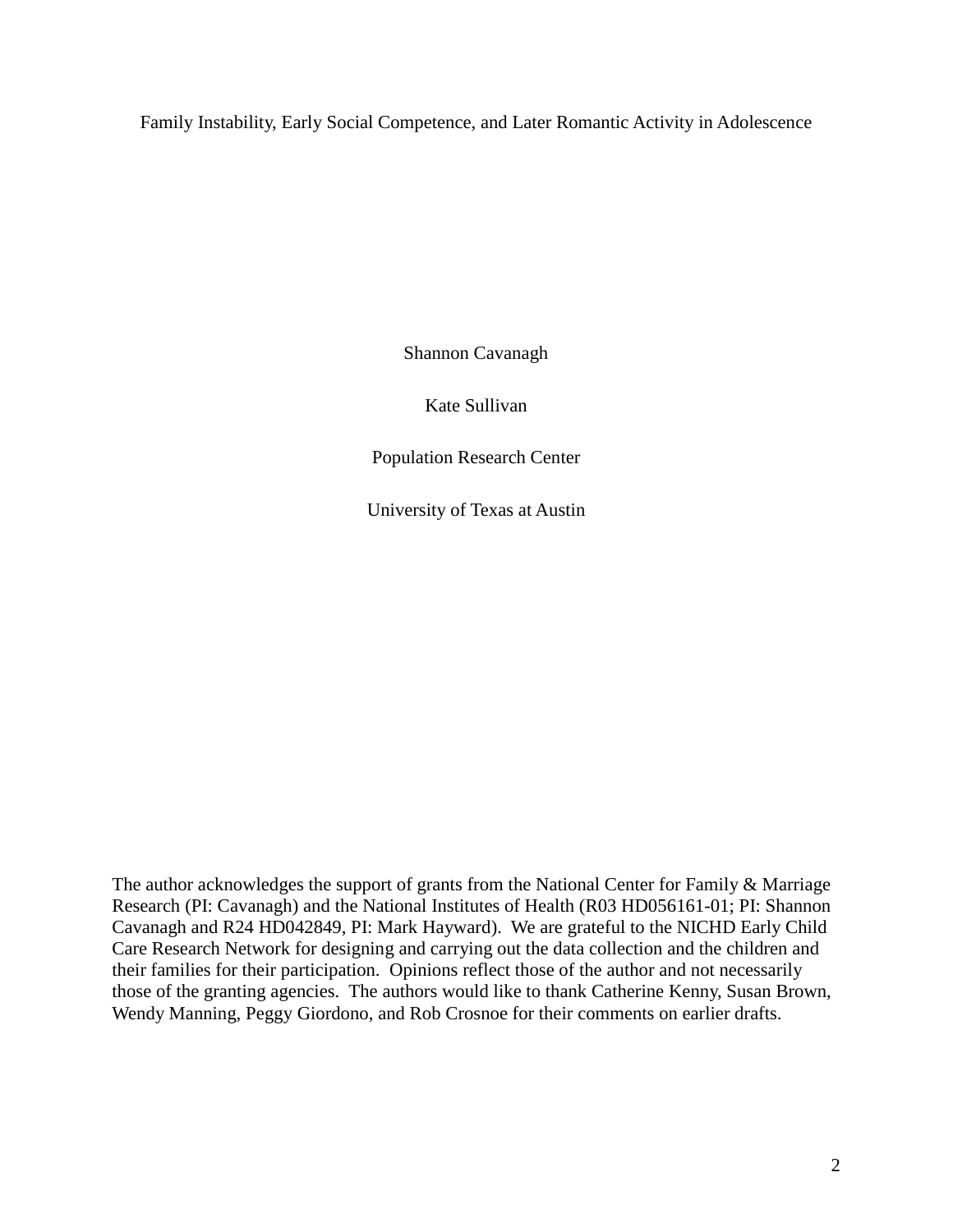Family Instability, Early Social Competence, and Later Romantic Activity in Adolescence

## Abstract

Young people's compromised relationship skills are often implicated as a factor in the intergenerational transmission of divorce and family instability. Most of the research, however, focuses on young people's relationship skills *during* adulthood. Given the developmental nature of relationship skills and evidence that parental union stability shapes opposite-sex relationships during adolescence, the roots of such compromised relationship skills may be evident earlier in the life course. This study, therefore, examined the interplay among family instability, relationship skills during middle childhood, and the romantic lives of teens. Analyses of the NICHD Study of Early Child Care and Youth Development suggest that trajectories of peer competence mediated the link between early family instability and dimensions of romantic involvement in adolescence.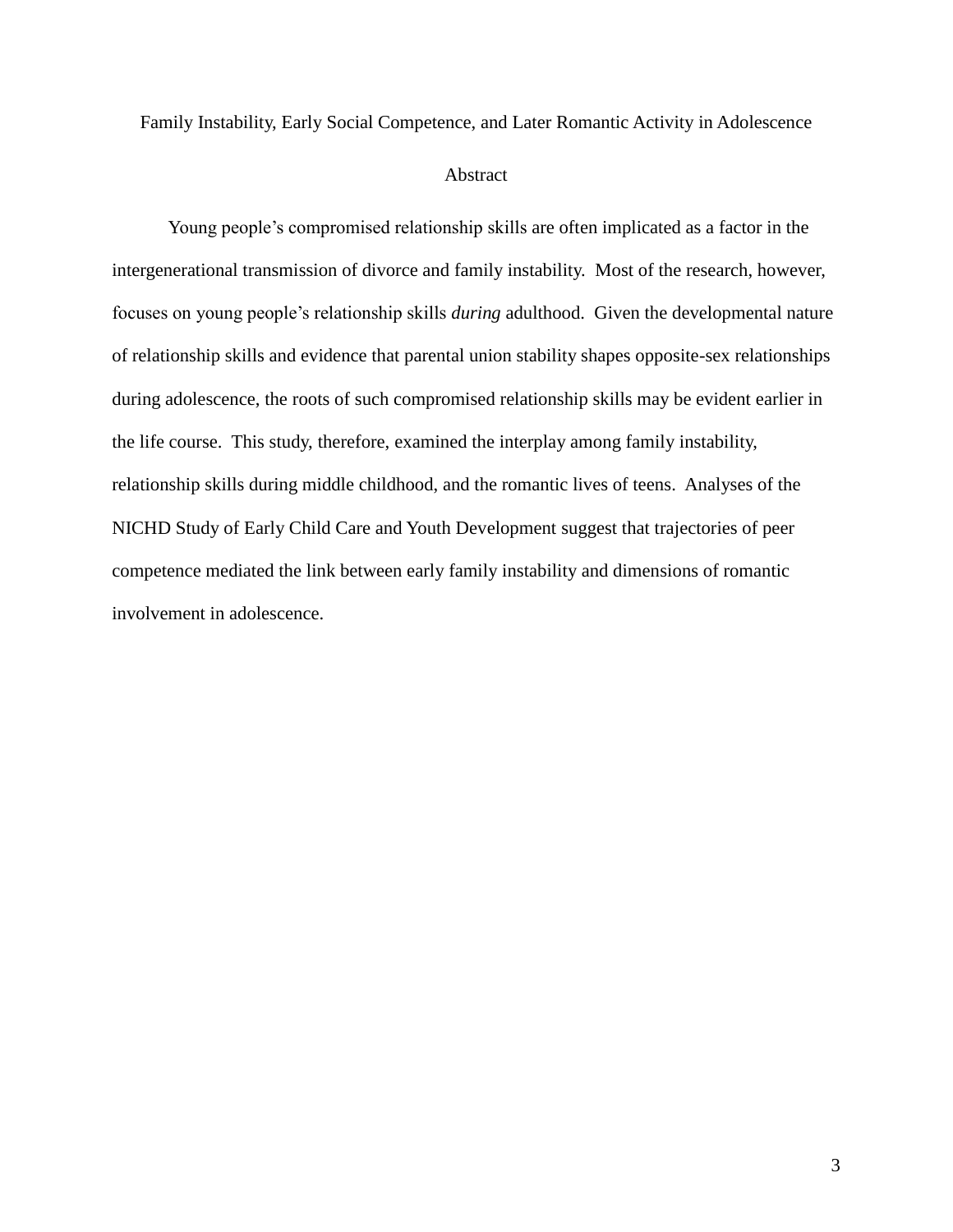Family Instability, Early Social Competence, and Later Romantic Activity in Adolescence

The intergenerational transmission of divorce remains one of the more robust findings in the literatures on union formation and dissolution. Across samples and over time, children's family structure experiences during the first part of the life course often presage their own marital and romantic experiences in adulthood. Specifically, young people who experience a parental divorce often transition to coresidential unions earlier than do others, report lower relationship quality, and are more likely to get divorced (Amato & Cheadle, 2005; McLanahan & Sandefur, 1994; Wolfinger, 2005). Alternatively, young people raised in stably married families typically postpone marriage, coresidential unions, and childbearing, gain more education, and experience a lower risk of divorce (Amato & DeBoer, 2001).

Scholars often point to young people's compromised relationship skills as a factor explaining the linkage between family instability in the parent generation and union formation behaviors in the child generation (Amato & DeBoer, 2001). Most of the research, however, focuses on young people's relationship skills *during* adulthood (e.g., Bumpass & Sweet, 2001; Amato & Keith, 1991; Amato, 1999). Yet, given the developmental nature of social competence and relationship skills (Sullivan, 1953; Dunphy, 1963; Collins & Steinberg, 2006) and the growing evidence that parental divorce and instability shape young people's opposite-sex relationships during adolescence (Pearson, Muller, & Frisco, 2006; South, Haynie, & Bose, 2005; Cavanagh, Crissey, & Raley, 2008; Johnson & Tyler, 2007), the roots of compromised relationship skills may be evident long before the transition to adulthood. In this study, we shift the observation window back in time to examine the interplay between experiences of family structure history and the development of relationship skills during middle childhood and, then, the degree to which these experiences help explain the linkage between family instability and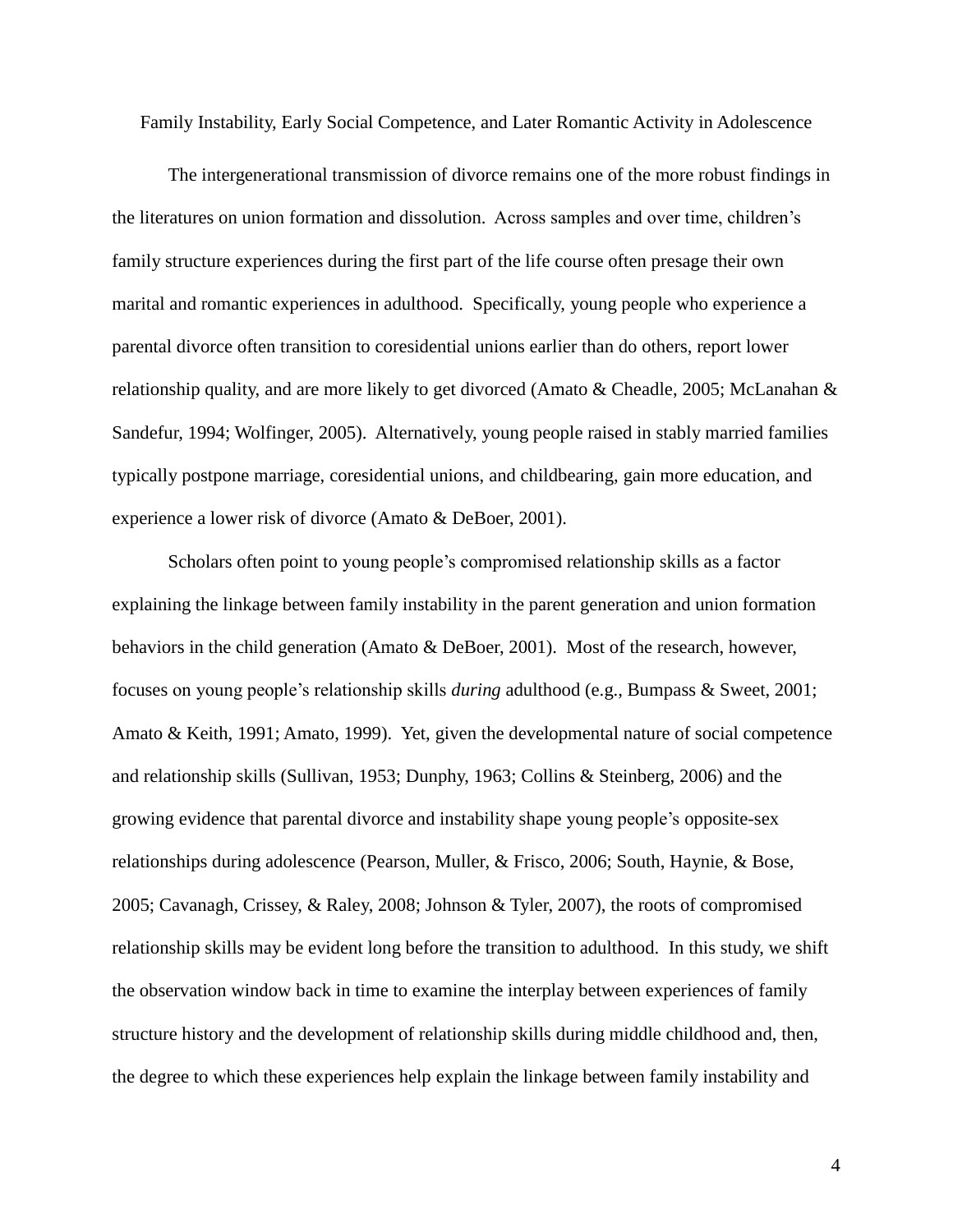romantic involvement during adolescence. In other words, we ask whether the roots of family instability are evident in sequelae of social development across childhood and adolescence.

Drawing on the life course perspective, the conceptual model underlying this study is illustrated in Figure 1. The three main paths in this model will be tested with the NICHD Study of Early Child Care and Youth Development (SECCYD). Using prospective measures of family structure across early and middle childhood, we investigate whether cumulative family instability shapes young people's opposite-sex relationships in adolescence (Path 1). Next, using a series of multiple reporter assessments of children's competence with peers and bullying experiences, we examine the degree to which family instability is associated with young people's social development across elementary school (Path 2) and such development, in turn, is linked to adolescent romance (Path 3). Finally, we bring these paths together and examine whether trajectories of social development mediate the links between early family instability and later romantic involvement. In exploring these paths, we pay special attention to gender, recognizing that the consequences of family instability (Capaldi & Patterson, 1991; Cavanagh et al., 2008), the development of social competency (Maccoby, 1998), and the meanings and significance of romance (Giordano, Longmore, & Manning, 2006) differ for boys and girls. By mapping the gendered links between family instability, social development in elementary school, and romance in adolescence, this approach highlights the cumulative nature of social relationships across the life course and the intergenerational nature of unstable partnerships.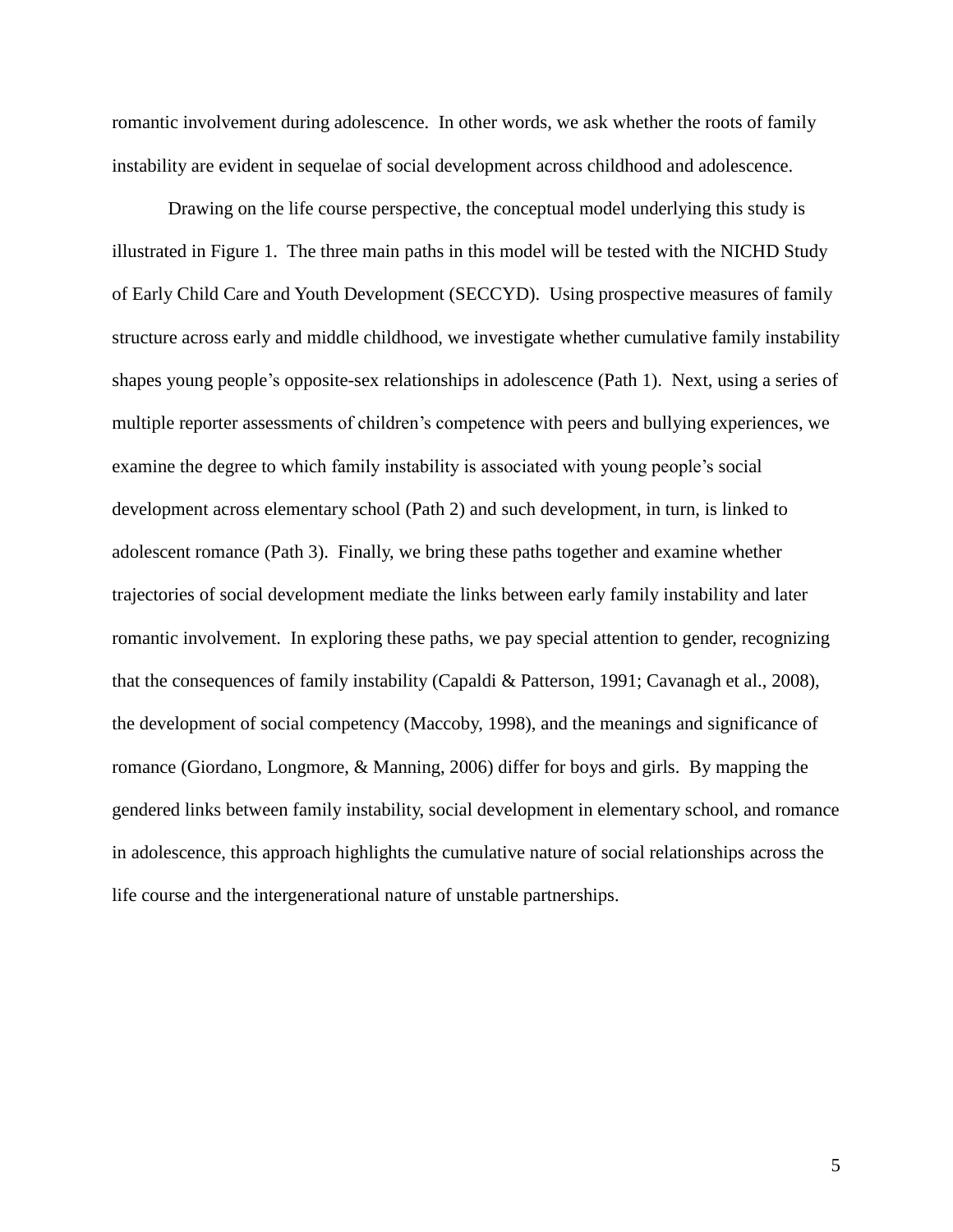## Figure 1. Conceptual Model



## *Family Instability and the Romantic Lives of Adolescents*

As noted above, the romantic relationship histories of parents are closely linked with union formation expectations and behaviors of their adult children (Amato, 1996; Bumpass, Martin, & Sweet, 1991; Mueller & Pope, 1977; Wolfinger, 2005). Children of divorce tend to be more pessimistic about the chances of life-long marriage and view divorce less negatively than others, whereas adult children of stably married parents experience lower rates of marital disruption (Amato & Booth, 1991). Children of divorce also transition to first unions—marriage or cohabitation—sooner (Cherlin, Kiernan, & Chase-Lansdale, 1995; Wolfinger, 2005). Although less is known about the adult relationship trajectories of children born outside of marriage, evidence suggests that the romantic trajectories of these young people are similar to those who experienced a parental divorce (Amato, 1991; McLanahan & Sandefur, 1994). Lastly,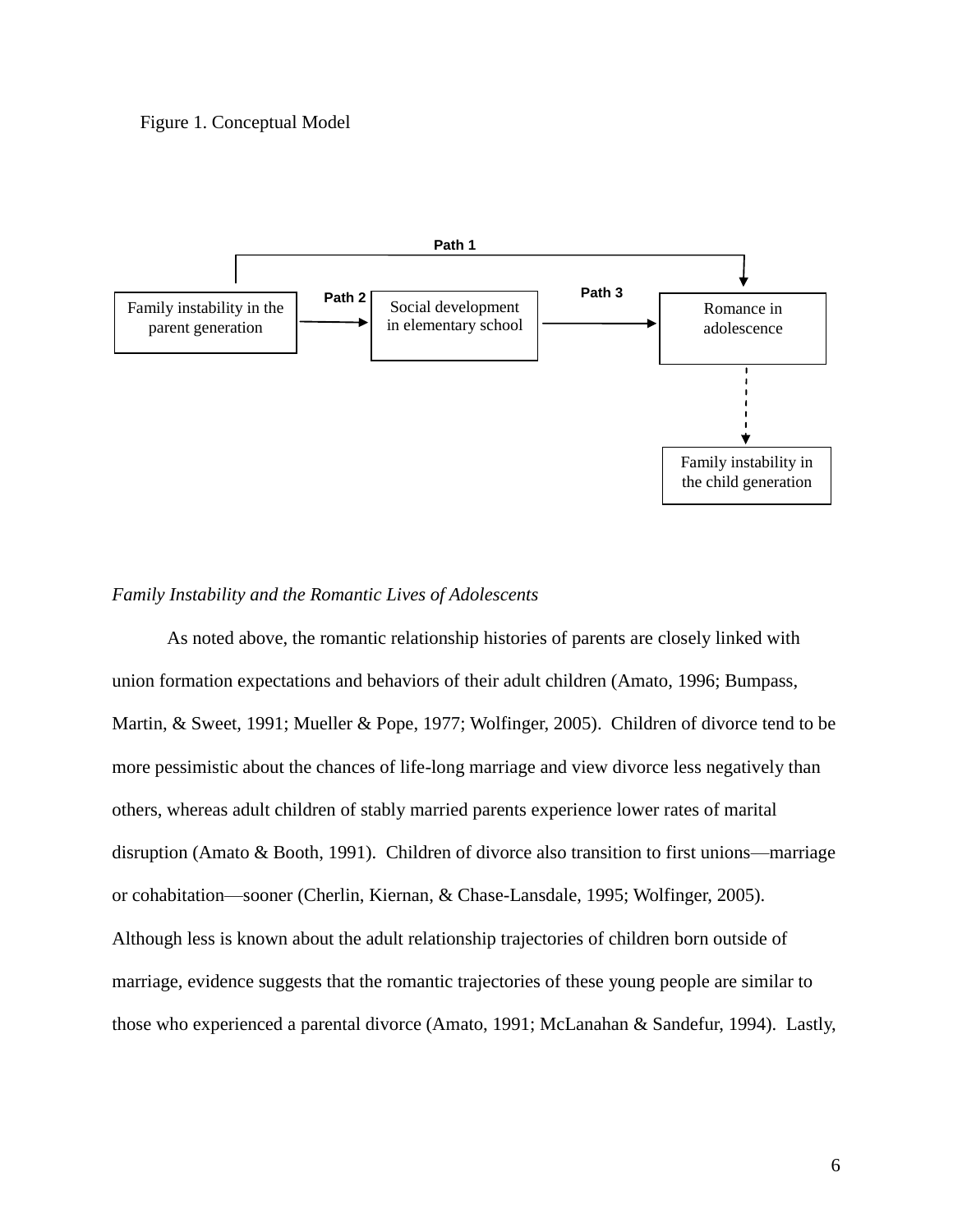residing in stepparent families further increases the likelihood of early marriage (Wolfinger, 2005).

Although union formation behavior data is unavailable for the SECCYD sample, we do have data on adolescent romantic involvement. Because adolescent romantic experiences shape union formation behaviors during the transition to adulthood (Raley, Crissey, & Muller, 2007; Cavanagh, 2009), the consideration of romantic ties in adolescence will tell us something about how this intergenerational process unfolds over time. Thus, our first aim is to explore the association between family instability in childhood and romantic involvement in adolescence.

Consistent with recent work with the National Longitudinal Study of Adolescent Health (Cavanagh et al., 2008), we expect that increases in family instability will be associated with three aspects of romantic involvement in adolescence. First, the likelihood of a lifetime romantic relationship provides a baseline measure of romantic involvement in adolescence. Second, as a proxy of romantic instability in adolescents' own romantic trajectories, we examine the number of romantic partners young people have (Cavanagh, et al. 2008). Third, the likelihood of a current romantic relationship captures ongoing romantic involvement. Together, these dimensions of adolescent romance capture young people's exposure to dating.

## *Explaining the Intergenerational Link between Parents' and Adolescents' Relationships*

The intergenerational transmission of divorce literature highlights two distinct but related processes that might explain the associations between family instability in the parent generation and romantic relationship experiences in the child generation: lesser commitment to marriage and compromised relationship skills. Briefly, the commitment to marriage perspective argues that the intergenerational link is direct. That is, by living through parents' own unstable unions, young people learn that marriage or marriage-like unions can be broken, relationships do not last,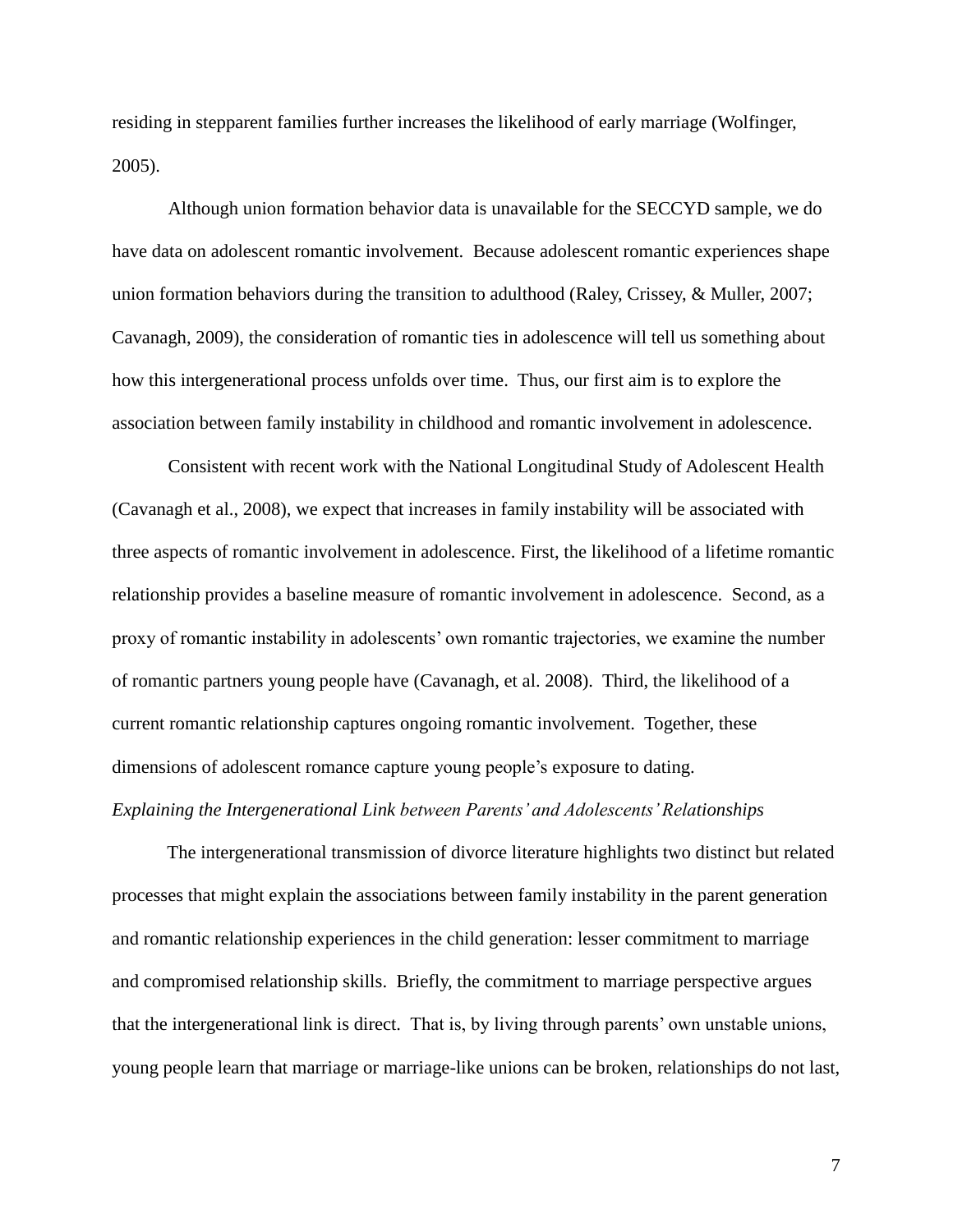people do not have to remain in unsatisfying relationships, and happiness may be found with a new partner (Amato & DeBoer, 2001). These lessons, then, undermine young peoples' commitment to the norm of lifelong marriage and to their marital partners. The second explanation, the compromised relationship skills hypothesis, posits that the intergenerational linkage is indirect. That is, young people in unstable families do not learn the positive social, conflict resolution, and compromissary skills necessary to establish and maintain intimate relationships, i.e., friendships in childhood or stable and healthy romantic unions in adolescence and young adulthood (Laursen, 1993; Amato, 1996).

The contribution of this study is testing the second hypothesis. More specifically, we explore whether family instability in early childhood shapes young people's social competence and friendship-related behaviors during elementary school in ways that affect the nature of romance in adolescence (Paths 2 and 3). To that end, we draw on developmental theories to explain the link between family instability and trajectories of social competence. Attachment theory posits that ways of relating in intimate relationships, romantic and otherwise, are rooted in earlier and concurrent relationship experiences (Bowlby, 1973; Collins et al., 1997). Closer, more securely attached parent-child relationships, the mother-child in particular, are expected to organize children's behavior in ways that are more normative, where children learn to be competent with peers, engage in more reciprocal and less hostile interactions, and are often more popular later in life (Sroufe et al., 2005). Through repeated interactions with mothers, children gain the skills, motivation, and experiences needed to form a working model of relationships as well as the capacities to stay engaged and be attractive to others (Sroufe et al., 2005).

Parental divorce and/or romantic recoupling and the stress these changes can introduce for both mother and child may undermine the parent-child relationship, disrupting the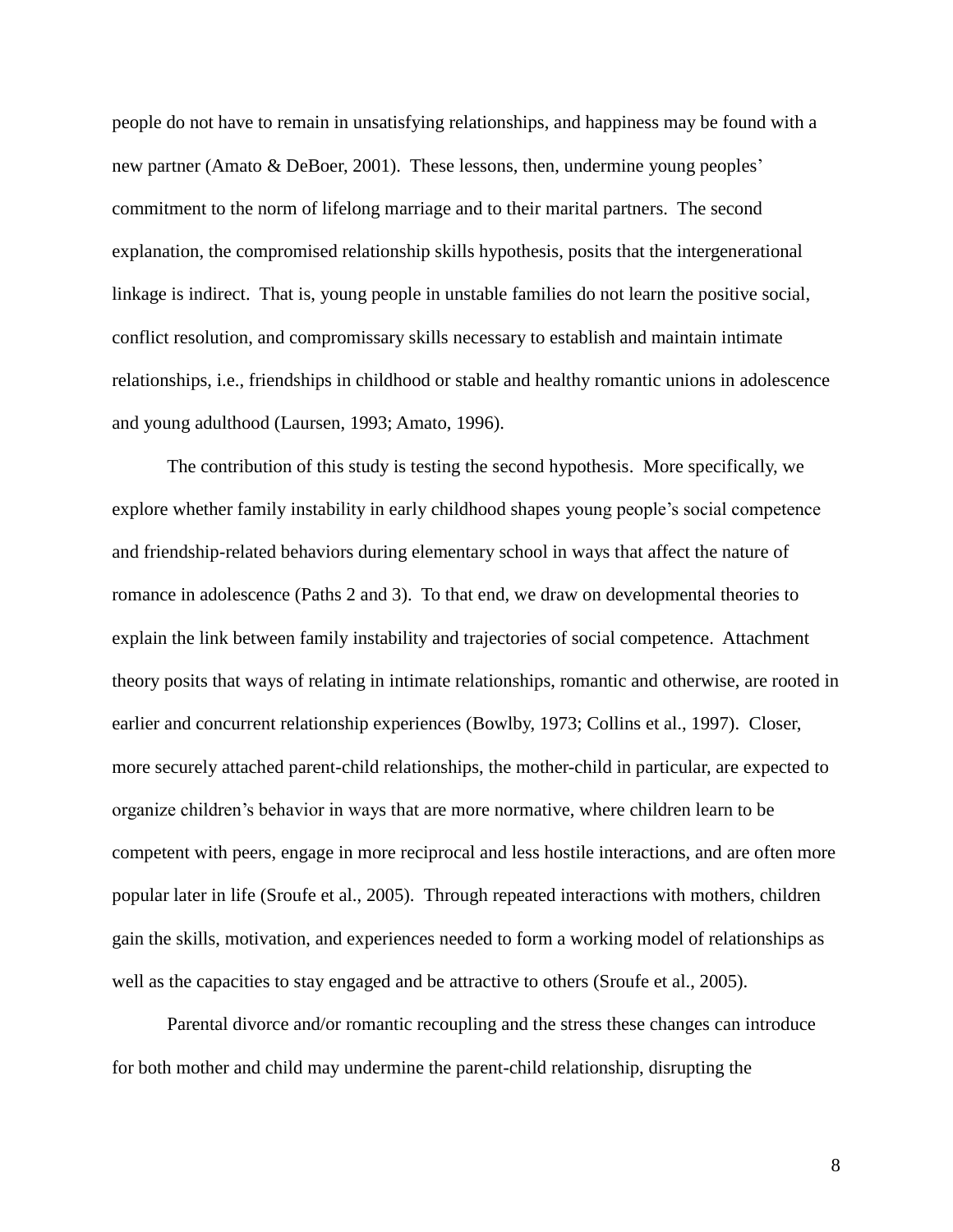connections that allow children to develop and maintain healthy social relationships outside the home (Bowlby, 1969). Family instability in early childhood—between birth and the transition to elementary schools—appears to be especially consequential to young people's later social development (Cavanagh & Huston, 2008). Moreover, subsequent transitions that are contemporaneous with ongoing social development represent "shocks" to developmental trajectories in ways that may have consequences for later romantic involvement. The second goal of this paper, then, is to explore how cumulative family instability shapes both teachers and children's own perceptions of social development *over time*.

We focus on two dimensions of social development—teacher reports of peer competence during elementary school and adolescent reports of engaging in physical or verbal bullying behaviors. By paring peer competency and bullying, we assess both positive and negative skills, feelings, and behaviors that may be shaped by family structure history (Bowlby, 1969; Olweus, 1993) and can shape young people's romantic involvement during adolescence and beyond (Farrington, 1993). Furthermore, multiple reporters offer a more comprehensive view of how young people develop. Teacher reports, for instance, reflect their view of the child in the classroom, relative to their expectations of other same-aged peers (Entwisle & Alexander, 1999). A young person, on the other hand, has access to her or his inner most feelings and full set of behaviors she or he engages. Overall, we expect that early family instability will negatively predict social development both early in elementary school and as young people move through elementary school. Therefore, young people raised in less stable homes may experience lower levels of peer competence and higher levels of bullying behaviors.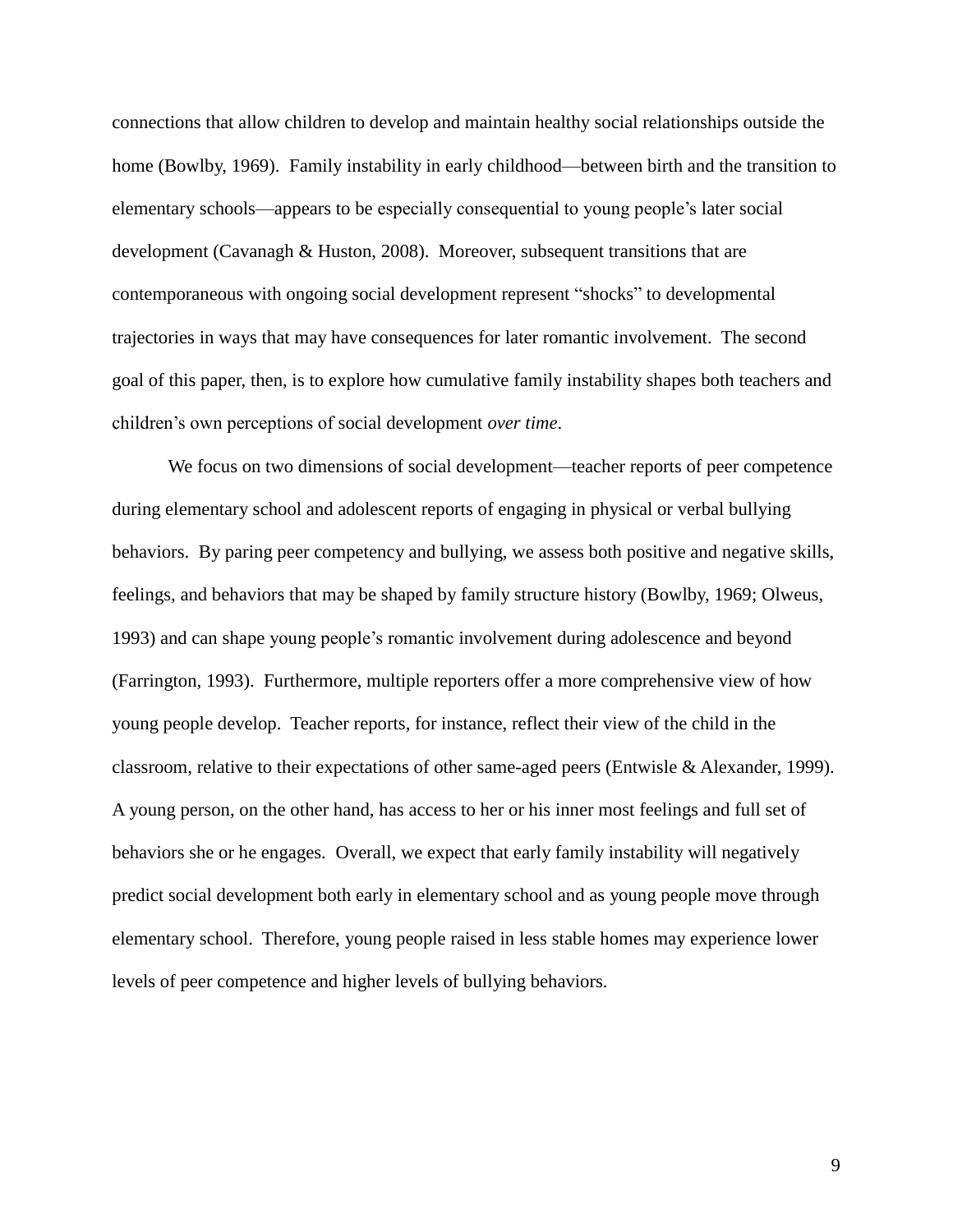## *Social Development as a Mediator of the Early Family Instability and Later Romance Link*

The final aim is to understand how trajectories of social skills shape romantic involvement in adolescence (Path 3 in Figure 1). The skills young people enact with peers early on can provide a meaningful window into how they might negotiate romance in adolescence (Collins et al., 1997). Across elementary school, children spend increasingly large chunks of their day with peers and are more cognitively and emotionally able to connect with them and develop intimate, mostly reciprocated, relationships (Collins, 1984; Hartup & Stevens, 1997; Youniss, 1980). Friendships in the early life course are typically viewed as positive, reflecting a young person's ability to get along with and be liked by others (Fletcher et al., 1995; Hartup & Stevens, 1997; Savin-Williams & Berndt, 1990; Sroufe, Egeland, & Carlson, 1999). Moreover, these ties represent an important arena for socialization and development, especially as it relates to romance (Brown, 1999; Dunphy, 1963; Sullivan, 1953). Finally, friendships and peer relationships regulate social behavior, setting group norms and opportunity structures that shape the kinds of behaviors young people engage, including romantic unions.

For these reasons, young people who possess positive social skills and engage in socially acceptable behaviors in elementary school may be more likely to engage in romantic relationships during adolescence (Brown, 1999). At the same time, young people who are more socially connected and are considered socially competent may be embedded in friendship groups that monitor romantic ties and behaviors more closely, shaping the likelihood of romantic involvement but, more importantly, the nature of romantic ties (Eder, 1985).

Yet what is the role of peers among those with compromised social skills? On one hand, these young people may be likely to engage in romantic relationships in adolescence. Not only are they less well socialized into the romantic role, these young people may not have the skills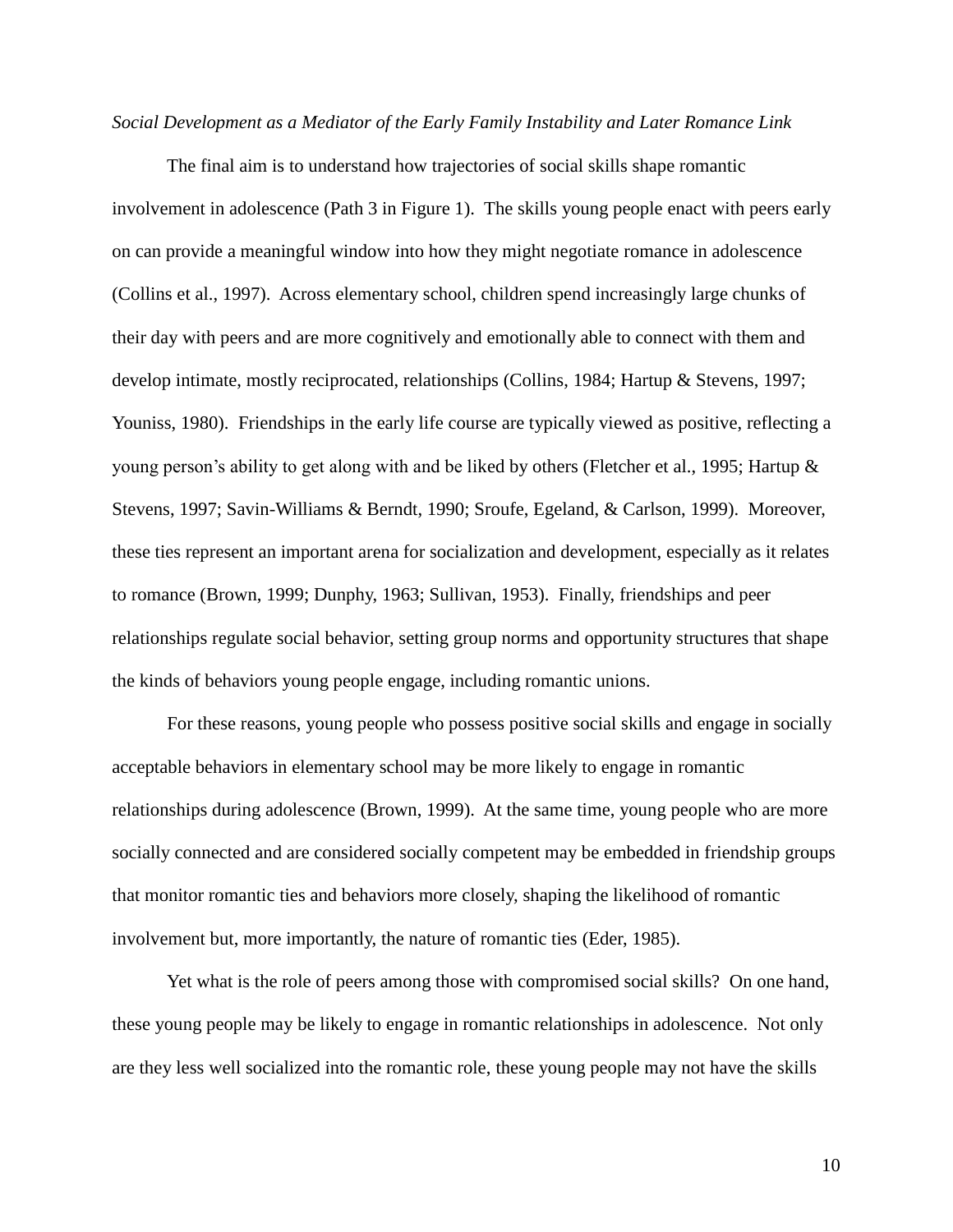needed to be interesting and attractive partners to other youth (Berndt, 1996). On the other hand, these same young people may be especially inclined to pursue romantic relationships, seeking the intimacy and social support that romantic ties might offer as a way to compensate for what they are not getting from friends and peers. Similarly, evidence suggests that young people who engage in bullying behaviors are more likely to engage in romantic unions and do so earlier than their peers (Connolly et al., 2000). This link is explained, in part, as a consequence of the higher social status that bullying can provide, especially for boys (Connolly et al., 2000). Bullying behaviors may also be evident in romantic unions, which can be defined by issues of power and domination. Young people who engage in bullying behaviors may also be embedded in less prosocial friendship groups in which advanced social behaviors, including romantic and sexual unions, are more common. Overall, we expect that teens with lower levels and modest increases in peer competence across elementary school and those who engage in more bullying across elementary school will be more romantically involved in adolescence.

## *Gender, Family Instability, and Adolescent Romance*

Thus far, the interplay among family instability, children's social development, and adolescent romance has been discussed as similar for boys and girls. Emerging evidence, however, suggests the processes that link family structure and the presence and stability of adolescent romance operate differently for boys and girls (Cavanagh et al., 2008). Young people often compensate for changes in parental relationships by drawing on peers. Girls often have long histories of intimate friendships with peers and may be more inclined to turn to them for support (Giordano et al., 2006; Maccoby, 1998). Because boys have fewer intimate friendships, they may be more likely to compensate for diminished parental support or closeness through romantic ties. Indeed, evidence from Add Health suggests that the romantic lives of boys are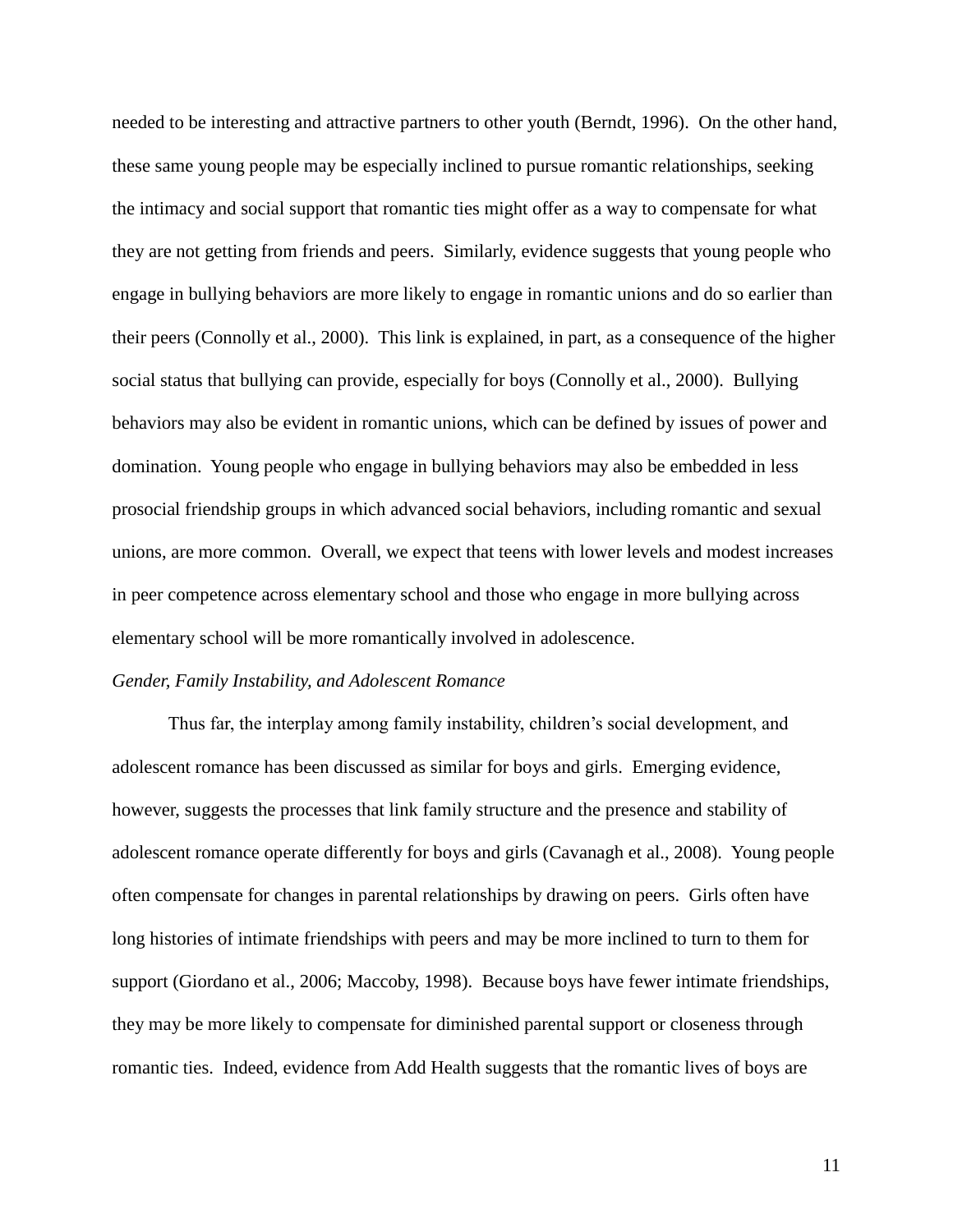shaped more by experiences of family instability than are the romantic lives of girls (Cavanagh et al., 2008). Conceptualizing these links among family instability, social development, and later romantic involvement as gendered, therefore, is necessary.

## **METHOD**

## *Source of Data and Sample*

The NICHD SECCYD is a national longitudinal study of American children (see http://public.rti.org/secc for more details). Originally designed to examine the development significance of childcare, the SECCYD has evolved into a study of general youth development. Families were recruited from hospitals located in ten U.S. communities. In 1991, during selected 24-hour sampling periods, 8,986 women were visited in the hospital shortly after giving birth. About 5,265 women—who were at least 18, healthy, conversant in English, and had a healthy singleton child—agreed to be contacted when they returned home from the hospital. A month later, 1,364 families were enrolled in the study. The study consists of four phases: Phase I (1991- 1994) followed the children from birth to age 3; Phase II (1995-1999) from age 3 through  $1<sup>st</sup>$ grade; Phase III (2000-2004) from  $2<sup>nd</sup>$  through  $6<sup>th</sup>$  grades; and Phase IV (2005-2006) at age 15.

Like most longitudinal data sets, SECCYD contains missing data. We used a multiple imputation package, IVEware, to minimize the bias that missing data can introduce (Raghunathan, Solenberger, & Van Hoewyk, 2002). Thus, the analytic sample used here includes 1,364 young people.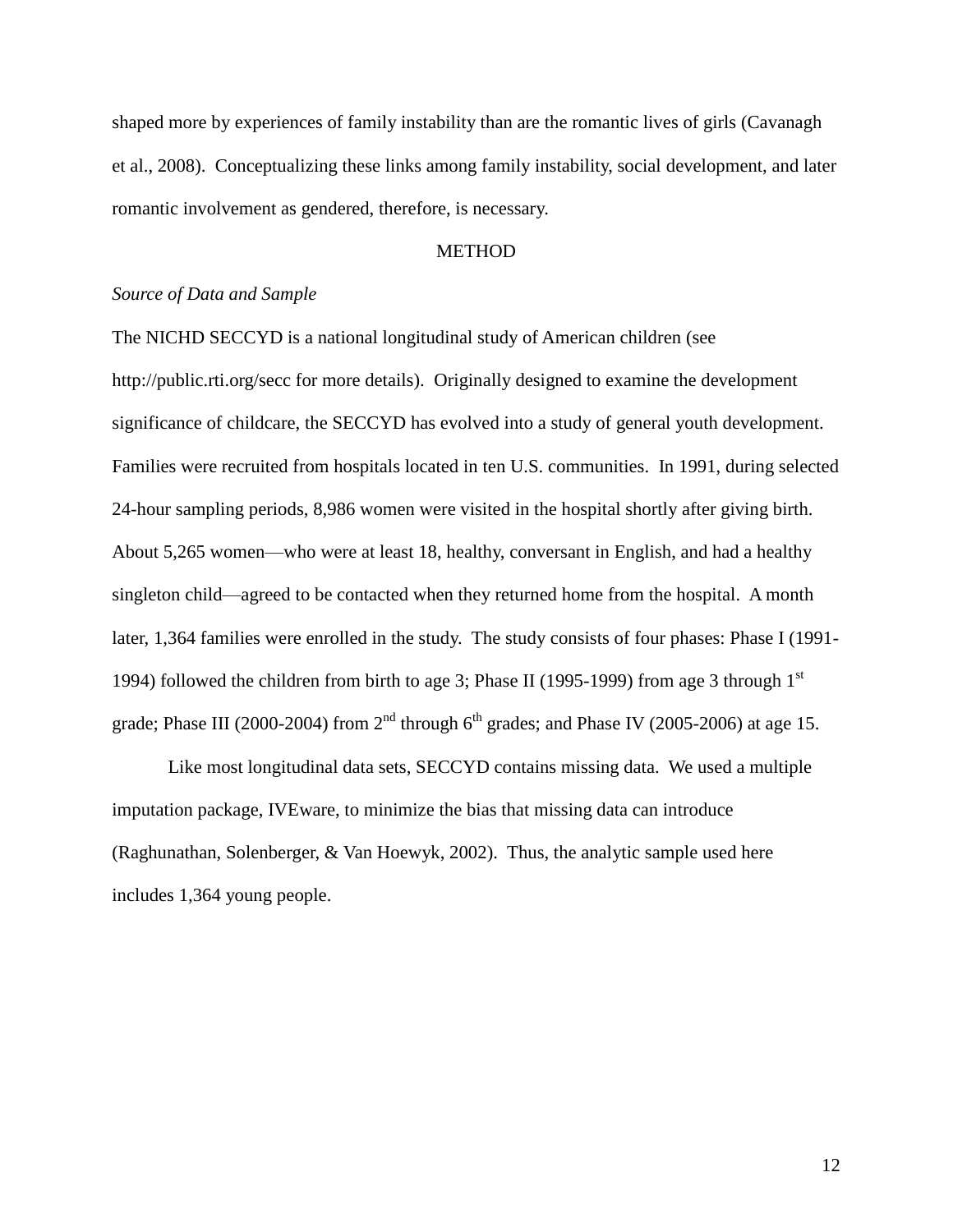## *Measures*

| Table 1. Descriptive Statistics for Key Analytical Variables |         |       |
|--------------------------------------------------------------|---------|-------|
|                                                              | Percent | Mean  |
| Adolescent Romantic Involvement                              |         |       |
| Any romantic relationship                                    | 66.40   |       |
| Number of relationships                                      |         | 1.31  |
| Current romantic relationship                                | 23.50   |       |
| <b>Family Structure History</b>                              |         |       |
| Number of family transition in early childhood               |         | 0.59  |
| Any family instabilty:                                       |         |       |
| In early childhood                                           | 24.50   |       |
| Between kindergarten and 1st grade                           | 6.90    |       |
| Between 1st and 3rd grade                                    | 11.60   |       |
| Between 3rd and 4th grade                                    | 5.20    |       |
| Between 4th and 5th grade                                    | 6.90    |       |
| Between 5th and 6th grade                                    | 5.20    |       |
| <b>Child Characteristics</b>                                 |         |       |
| Gender (female)                                              | 48.31   |       |
| African American                                             | 12.90   |       |
| White                                                        | 80.42   |       |
| Other                                                        | 6.68    |       |
| <b>Maternal Characteristics</b>                              |         |       |
| Maternal age                                                 |         | 28.11 |
| <b>Educational attainment</b>                                |         | 14.23 |
| Percent poor at child's birth                                | 21.40   |       |

At age 15, children were asked a series of questions about their expectations of and involvement in romantic relationships. From these questions, three dimensions of romance were considered. First, we considered the percent of teens who ever engaged in a serious romantic relationship. Second, to measure relationship stability, we examined young people's reports of the number of serious romantic relationships they ever had. Finally, we measured the percent who were currently engaged in a romantic relationship. Comparisons to published statistics for romantic involvement in national data sets (Carver, Joyner, & Udry, 2003) suggest similar rates of involvement in the SECCYD sample.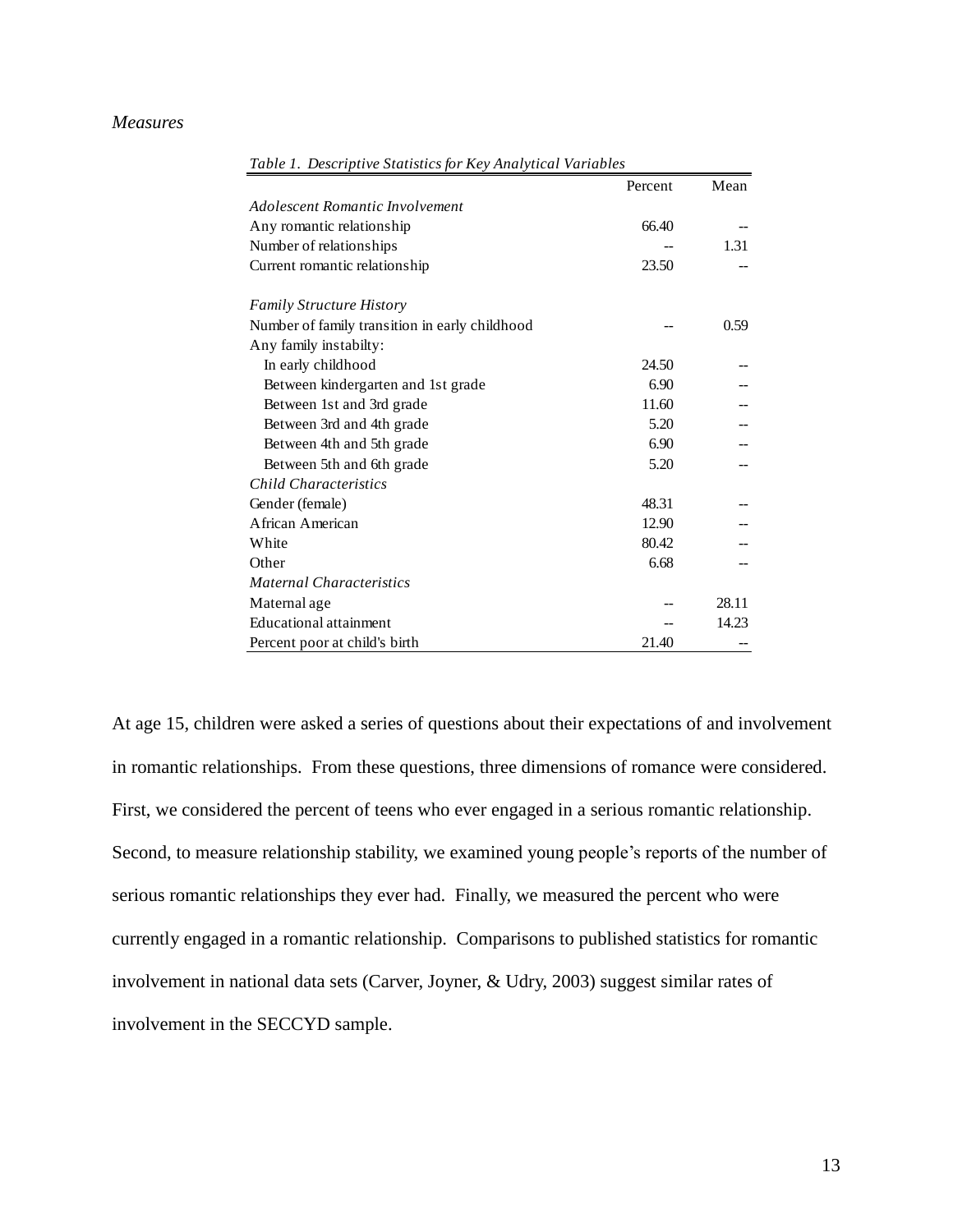Multiple reporter assessments of peer relationships and social behavior across elementary school served as measures of children's social competency. Every year, beginning with teacher reports in grades 1-6 (expect  $2<sup>nd</sup>$  grade), teachers rated children's peer competency using a scale of 10 items from the Social Skills Rating Scale (SSRS). This scale measured children's responses to peers, including their ability to control their temper in conflict situations and respond appropriately to teasing (Gresham & Elliott, 1990). For each item, the teacher was asked how well it described the child (0 = *never* to 2 = *very often*). Turning to child reports, at  $3<sup>rd</sup>$ ,  $5<sup>th</sup>$ , and  $6<sup>th</sup>$  grades, children answered questions that tapped whether they engaged in bullying at school, including picking on other kids, saying mean things to or about other kids, and hitting other kids at school (Kochenderfer & Ladd, 1996). For each item, the child was asked how well it described their experience  $(1 = never to 5 = always)$ .

Measures of *family instability* are based on telephone interviews (at 3, 9, 12, 18, 21, 27, 30, 33, 42, 46, 50, 60, and 66 months, fall and spring Kindergarten, fall of  $1<sup>st</sup>$  grade, spring and fall of  $2<sup>nd</sup>$ ,  $4<sup>th</sup>$ , and  $6<sup>th</sup>$  grades) and home interviews (at 1, 6, 15, 24, 36, and 54 months, spring of 1<sup>st</sup>, 3<sup>rd</sup>, and 5<sup>th</sup> grades) in which the mother (typically) completed a household roster listing each household member and that person's relationship to her and the study child. Family structure was coded into nine mutually exclusive categories: 1) two biological parents (married); 2) two biological parents (cohabiting); 3) biological mother and stepfather (married); 4) biological father/stepmother (married); 5) biological mother and cohabiting partner; 6) biological father/cohabiting partner; 7) biological mother-only; 8) biological father-only; and 9) all other family types (Cavanagh & Huston, 2006; 2008). From these data, 28 binary variables indicating a family transition between one contact and the one that preceded it were created. Family instability in early childhood is a count of transitions from birth through the start of kindergarten.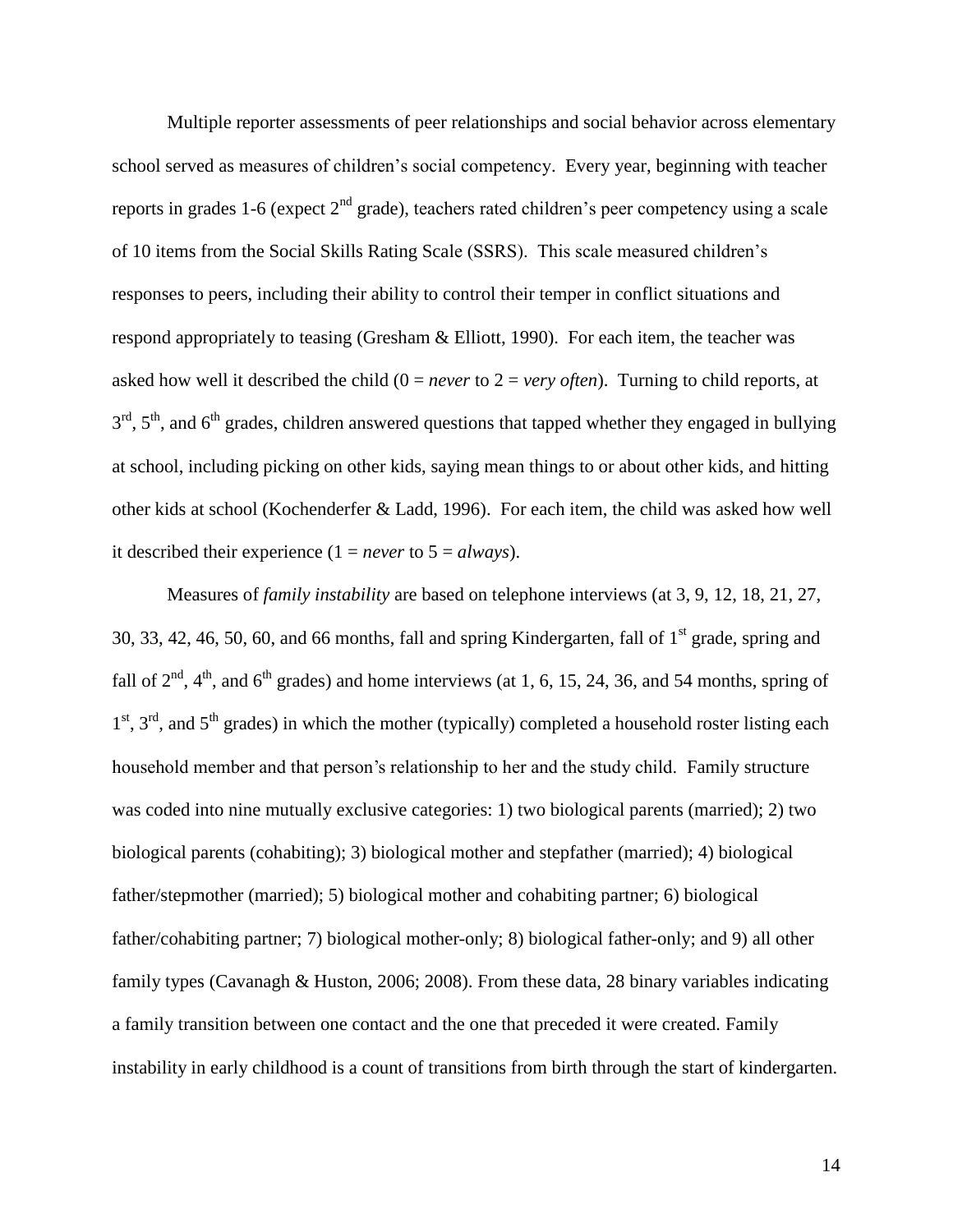Family transitions thereafter, between kindergarten and the end of  $1<sup>st</sup>$  grade, between  $1<sup>st</sup>$  and  $3<sup>rd</sup>$ grades, and between  $3<sup>rd</sup>$  and  $5<sup>th</sup>$  grades, were also count measures designed to capture changes that preceded measures of social competence. These indicators were hypothesized to capture the "shocks" that concurrent family change might have on developmental trajectories. They are also proximate to romance in adolescence.

All analyses took into account child (gender, race) and maternal (education, age, poverty status at birth) characteristics that both select young people into different family structure histories and shape social and romantic development.

## *Analyses Plan*

The first stage of multivariate analyses involved establishing the focal association between family instability and adolescent romantic involvement, net of other factors. These models were estimated with logistic regression (ever in a romantic union and in a current romantic union) and OLS (for number of romantic unions). Because this last measure is a count variable, Poisson regression was also estimated. The findings were consistent with the OLS results. Although the preferred regression technique for this type of measure, the full model, described below, did not converge when estimated with Poisson regression.

Next, we estimated children's social development trajectories using latent growth curve analysis. The growth curve model provided an estimate for the intercept (or starting point) of social development and the slope (or change) in social development across elementary school. Once established, we explored the associations between family instability in early childhood and children's social development trajectories and the associations between social development trajectories and adolescent romance using latent growth curve analysis.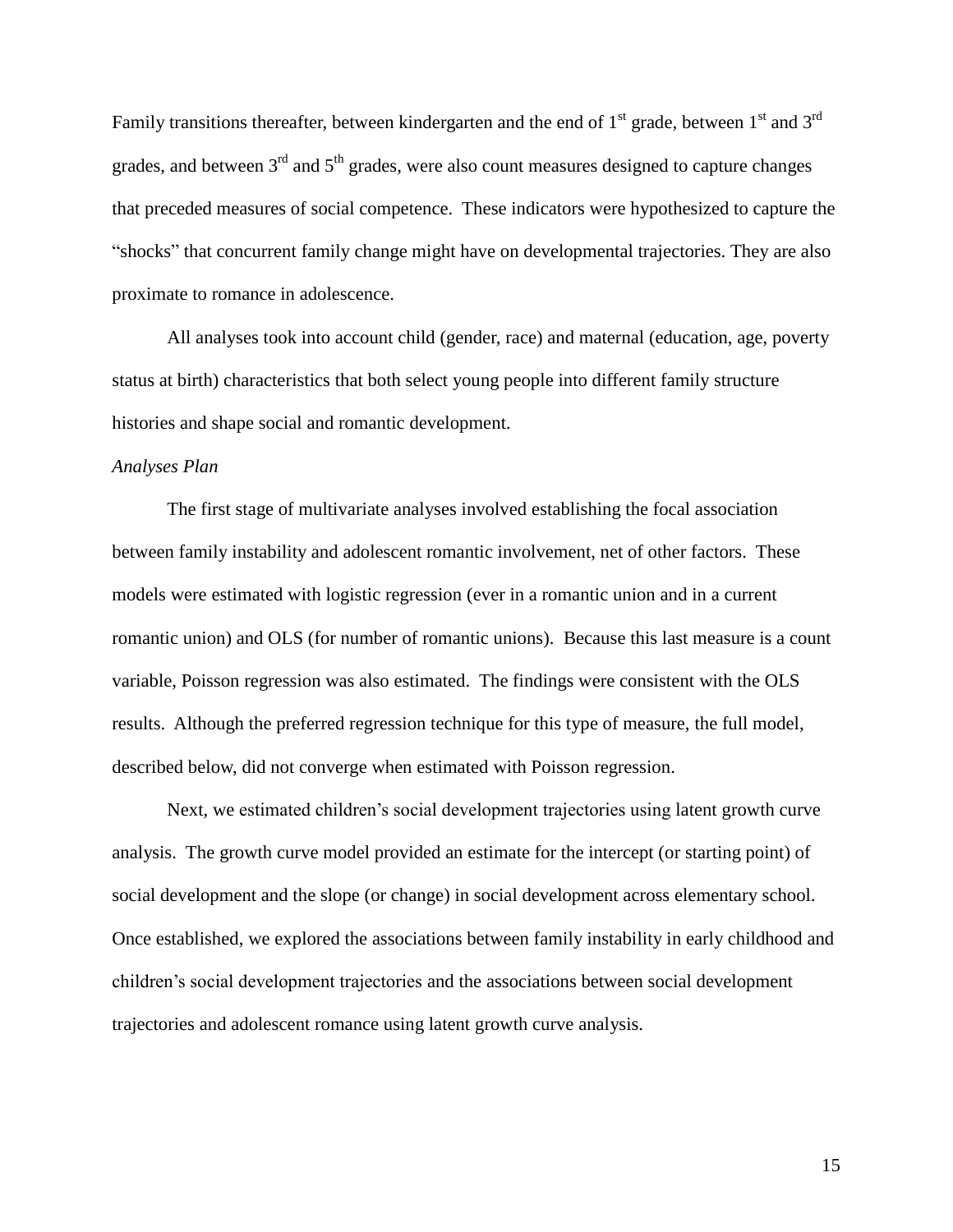Finally, we explored the extent to which these components of the social development growth curve mediated the association between early family instability and romantic involvement in adolescence.

All models were estimated in Mplus 5.1 (Muthen & Muthen, 2001; Bollen, 1989) for three reasons. First, path models can be analyzed within a single model, allowing the effects of exogenous and endogenous variables on outcomes to be estimated simultaneously. Second, latent growth curve modeling that uses longitudinal data to determine change across time can be incorporated into these analyses (Bollen & Curran, 2006). Third, Mplus allows the estimation of associations among constructs free of the effects of measurement unreliability (Bollen, 1989). Although Mplus can estimate missing cases using a maximum likelihood estimator, this option cannot be invoked when modeling binary outcomes like lifetime or current romantic involvement. Thus, IVEware was used to impute missing data for these analyses.

## RESULTS

Most children (77%) were born to two-biological married parents; 14% were born to single mothers; and about 9 % were born to cohabiting parents. Most children experienced *no* family structure change from birth until the end of kindergarten. A quarter of the sample, however, did experience the exit or entrance of a biological parent or a parent's romantic partner at least once; about 11% experienced one family structure transition, 9% experienced two, and 6% experienced three or more transitions in these first six years of life. Just about a quarter also experienced the exit or entrance of a biological parent or a parent's romantic partner during elementary school; about 14% experienced one family structure transition, 6% experienced two, and about 4% experienced three or more transitions. Taken together, about 62% experienced no family transitions, about 12% experienced family transitions in both early childhood and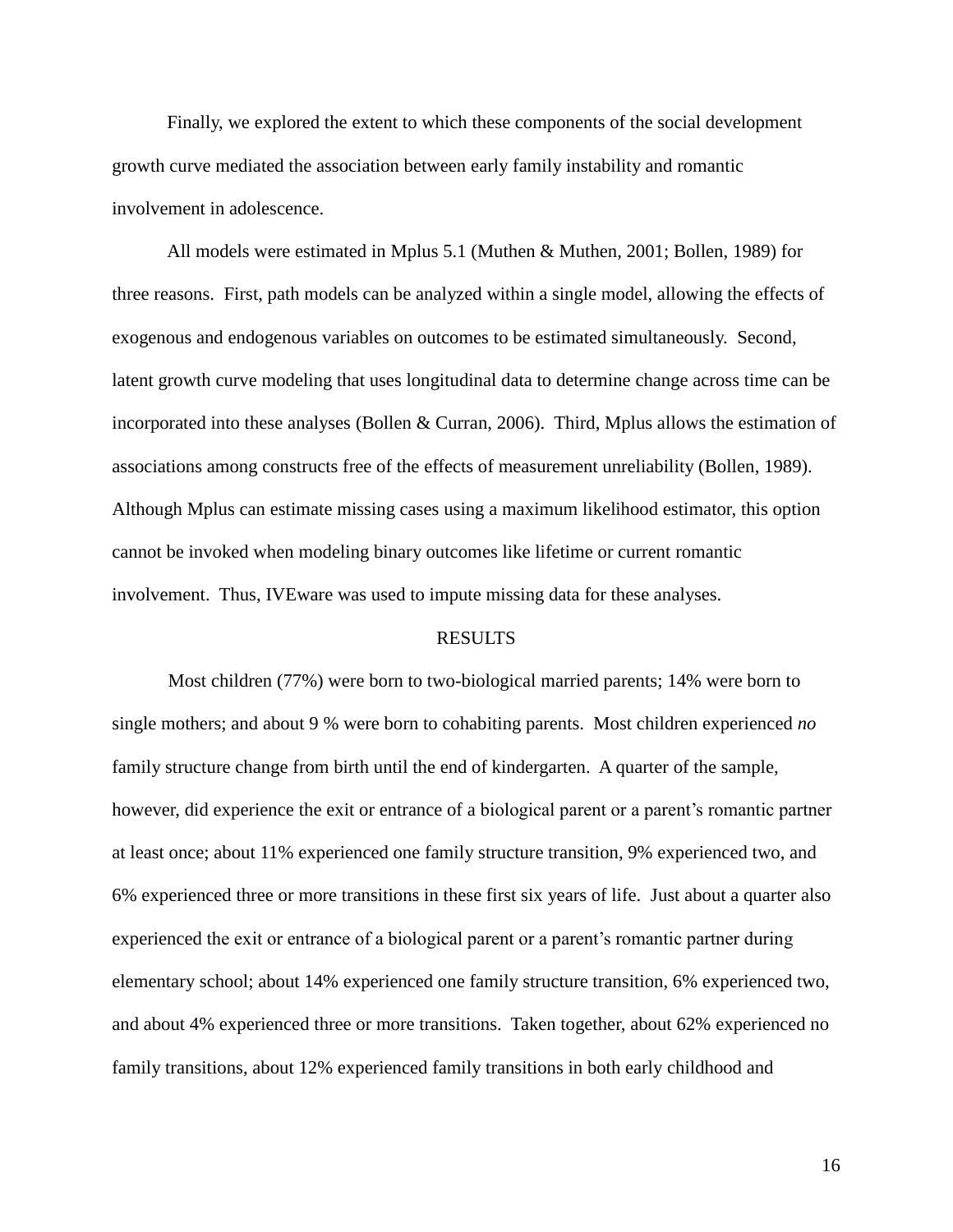elementary school, 13% experienced family transitions in early childhood only, and 12% experienced family transitions in elementary school only.

Turning to measures of social development (Table 2), child and teacher reports of positive and negative aspects of social development operated in expected ways. For example, child reports of bullying other kids and teacher reports of peer competence were highly correlated (negative) across elementary school despite teachers changing from year to year.

*Table 2. Correlations and Means for Measures of Social Development in Childhood*

|                                                                               |         |         | 2       | 3                        | 4     | 5     | 6     | 7     | 8     |
|-------------------------------------------------------------------------------|---------|---------|---------|--------------------------|-------|-------|-------|-------|-------|
| Child Report of Experiences of Bullying                                       |         |         |         |                          |       |       |       |       |       |
|                                                                               | Grade 3 |         |         |                          |       |       |       |       |       |
| 2                                                                             | Grade 5 | 0.36    |         |                          |       |       |       |       |       |
| 3                                                                             | Grade 6 | 0.29    | 0.52    |                          |       |       |       |       |       |
| Teacher Reports of Peer Competence                                            |         |         |         |                          |       |       |       |       |       |
| 4                                                                             | Grade 1 | $-0.08$ |         | $-0.16.06(n_s)$          |       |       |       |       |       |
| 5                                                                             | Grade 3 |         |         | $-0.14$ $-0.14$ $-0.09*$ | 0.39  |       |       |       |       |
| 6                                                                             | Grade 4 |         |         | $-0.17 -0.16 -0.08*$     | 0.38  | 0.49  |       |       |       |
| 7                                                                             | Grade 5 |         |         | $-0.18$ $-0.17$ $-0.13*$ | 0.35  | 0.42  | 0.50  |       |       |
| 8                                                                             | Grade 6 | $-0.12$ | $-0.14$ | $-0.14$                  | 0.33  | 0.39  | 0.38  | 0.48  |       |
|                                                                               |         |         |         |                          |       |       |       |       |       |
|                                                                               | Means   | 1.21    | 1.29    | 1.37                     | 15.30 | 14.86 | 14.89 | 14.94 | 14.99 |
| Note: All correlations are singificant at the 0.001 level except where noted. |         |         |         |                          |       |       |       |       |       |
| $* = p < 0.05$                                                                |         |         |         |                          |       |       |       |       |       |

Finally, about two-thirds of the sample reported at least one romantic relationship with someone special by age 15. The average number of romantic relationships was about 1.3, with some reporting no romance and others reporting up to 14 romantic relationships. Finally, just under a quarter (24%) reported being in a current romantic relationship.

## *Family Instability and Adolescent Romance*

With these descriptive statistics as background, we explored the link between family instability and romantic involvement in adolescence using logistic and OLS regression (see Table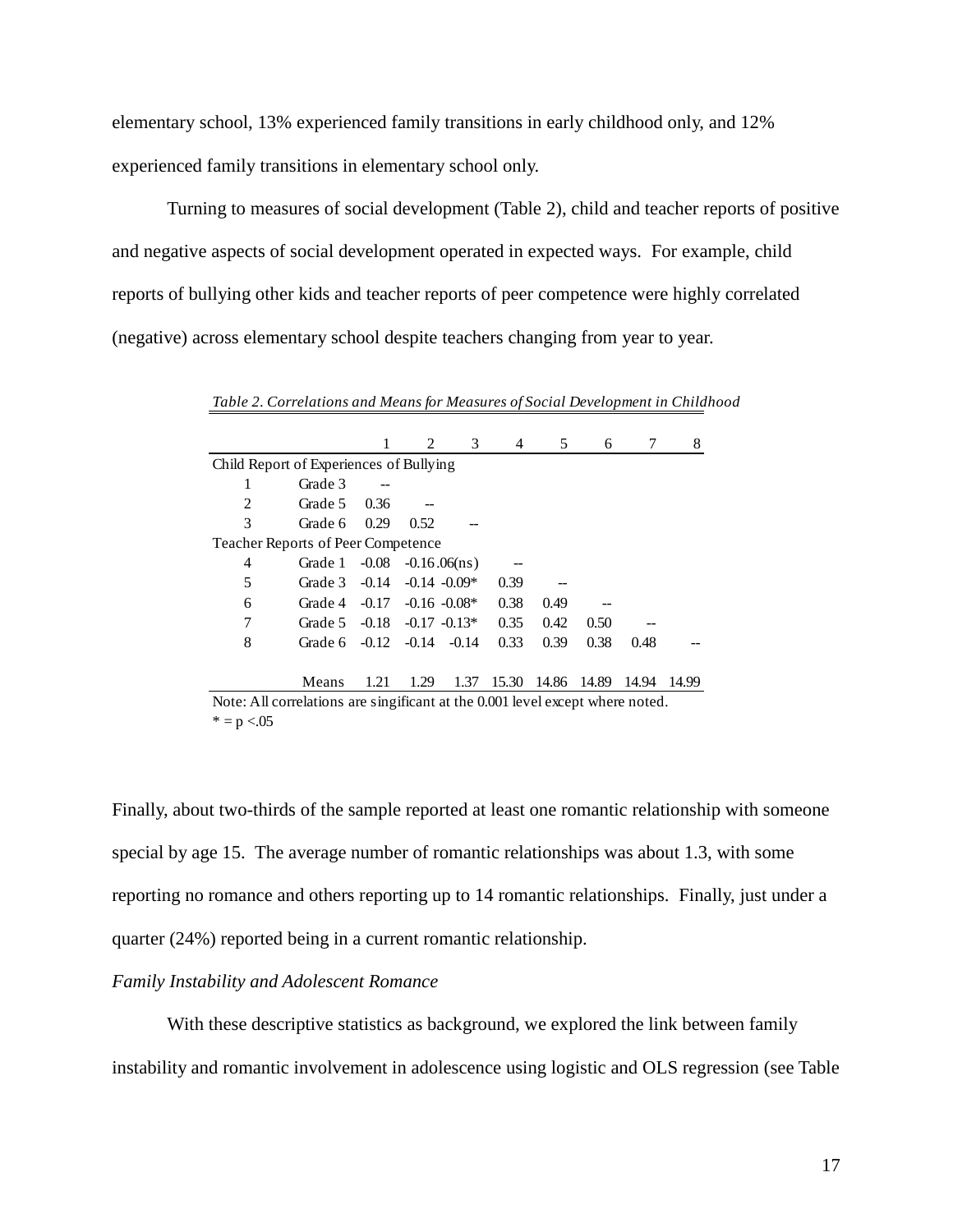3). Overall, young people who experienced more family instability in early childhood were more likely to ever be in a romantic union, reported more serious romantic relationships, and were more likely to be currently involved in a relationship at age 15 than others. Family transitions experienced between  $3<sup>rd</sup>$  and  $4<sup>th</sup>$  grades were associated with an increased likelihood of a current romance at age 15; however, this association did not reach statistical significance. Thus, family transitions between kindergarten and  $6<sup>th</sup>$  grade were not significantly associated with any indicator of romantic involvement at age 15.

|                                                     | Number of<br>Any romantic<br>relationship<br>relationships |             | Current romantic<br>relationship |            |
|-----------------------------------------------------|------------------------------------------------------------|-------------|----------------------------------|------------|
|                                                     | <b>Odds Ratio</b>                                          | Estimate    | SE.                              | Odds Ratio |
| <b>Family Instability</b>                           |                                                            |             |                                  |            |
| Transitions between birth and start of kindergarten | $1.18**$                                                   | $0.09 *$    | (0.05)                           | $1.14$ **  |
| Transitions between kindergarten and 1st grade      | 1.42                                                       | 0.20        | (0.18)                           | 1.35       |
| Transitions between 1st and 3rd grade               | 0.99                                                       | 0.01        | (0.15)                           | 0.98       |
| Transitions between 3rd and 4th grade               | 1.06                                                       | 0.08        | (0.25)                           | $1.58 +$   |
| Transitions between 4th and 5th grade               | 1.12                                                       | 0.11        | (0.22)                           | 1.24       |
| Transitions between 5th and 6th grade               | 0.99                                                       | $-0.18$     | (0.25)                           | 0.79       |
| Child characteristics                               |                                                            |             |                                  |            |
| Female                                              | $0.68$ ***                                                 | $-0.37$ *** | (0.11)                           | 1.19       |
| Race (African American)                             | 1.39                                                       | $0.81$ ***  | (0.17)                           | 1.23       |
| Maternal characteristics at birth                   |                                                            |             |                                  |            |
| Age                                                 | 0.99                                                       | $-0.01$     | (0.01)                           | 0.99       |
| Educational attainment                              | $0.93 *$                                                   | $-0.04$     | (0.03)                           | 0.97       |
| Poverty status                                      | 1.12                                                       | $-0.07$     | (0.14)                           | 1.29       |
| Intercept                                           |                                                            | 2.23        | (0.40)                           |            |

*Table 3. Results from Regression Models of Family Instability and Later Romantic Involvement* 

Other associations are worth noting. Girls were less likely to report having ever been romantically involved and reported fewer relationships than others—no gender differences in the likelihood of a current union where detected. African American adolescents reported more relationships than others groups reported. Finally, maternal education was negatively associated with the likelihood of any romantic union. Unlike findings from Add Health (Cavanagh et al.,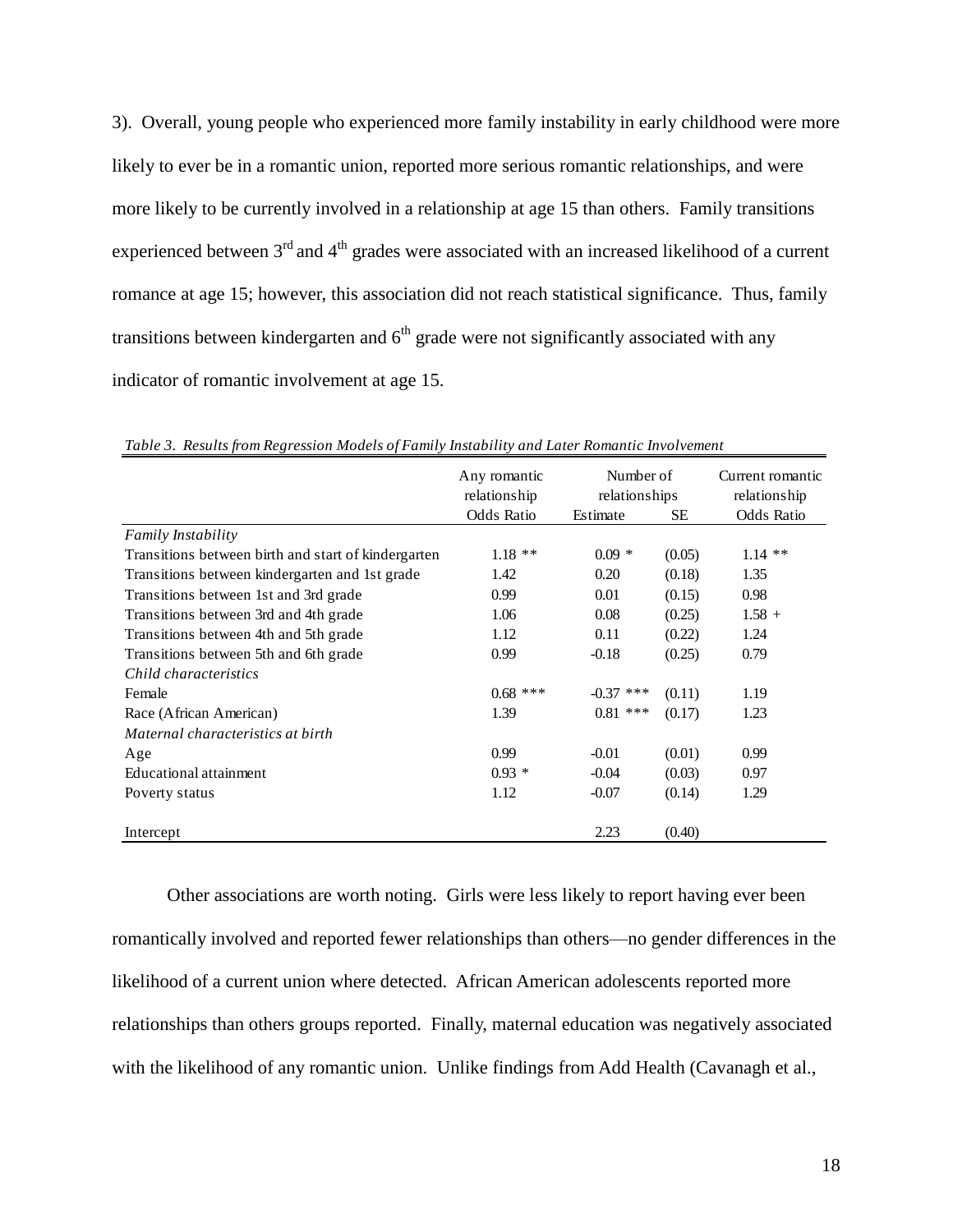2008), the link between family instability and romantic involvement operated similarly for boys and girls—no interaction was detected (findings not shown). Given the absence of an interaction, the gender-family instability interaction term was not included in subsequent analyses.

## *Interplay among Family Instability, Children's Development, and Romantic Involvement*

These links between family instability and later romantic involvement were hypothesized to work through children's development of social competence. As a first step in testing this mediating link, we estimate the unconditional growth models for peer competence and bullying behaviors (Table 4). On average, young people started elementary school competent with peers (mean of intercept  $= 14.99$ ,  $p < .001$ ) and experienced a modest decline in peer competence across elementary school (mean of slope= $-.07, p < .1$ ). At third grade, young people reported low levels of bullying behaviors (mean of intercept = 1.21, scale of 1 - 5), experiencing increases over time (mean of slope  $= .05$ , p <.001). Both trajectories are characterized by significant levels of inter-individual variation, in both initial levels (2.93,  $p < .001$  for peer competence; .06,  $p <$ .001 for bullying behaviors) and rate of change (.35,  $p < .001$  for peer competence; .02,  $p < .001$ for bullying behaviors). It should be noted that teacher reports of peer competence in  $4<sup>th</sup>$ ,  $5<sup>th</sup>$  and  $6<sup>th</sup>$  grade were freely estimated.

|                   | Intercept   |            | Slope      | Correlation |              |
|-------------------|-------------|------------|------------|-------------|--------------|
|                   | Mean        | Variance   | Mean       | Variance    | (int, slope) |
| Peer competence   | $14.99$ *** | $2.93***$  | $-0.073 +$ | $0.349$ *** | 0.22         |
| Bulling behaviors | $1.209$ *** | $0.06$ *** | $0.05$ *** | $0.017$ *** | $-0.01$      |

*Table 4. Parameter Estimates for Unconditional Latent Growth Curve Models for Social Development*

\*\*\* = p <.001 \*\* = p <.01 \* = p <.05

Note: Peer competence: $\chi^2 = 31.6/8**$ , CFI = .96; RSMEA = .03; Bullying behaviors:  $\chi^2 = 6.18/1*$ ; CFI = .99; RSMEA = .02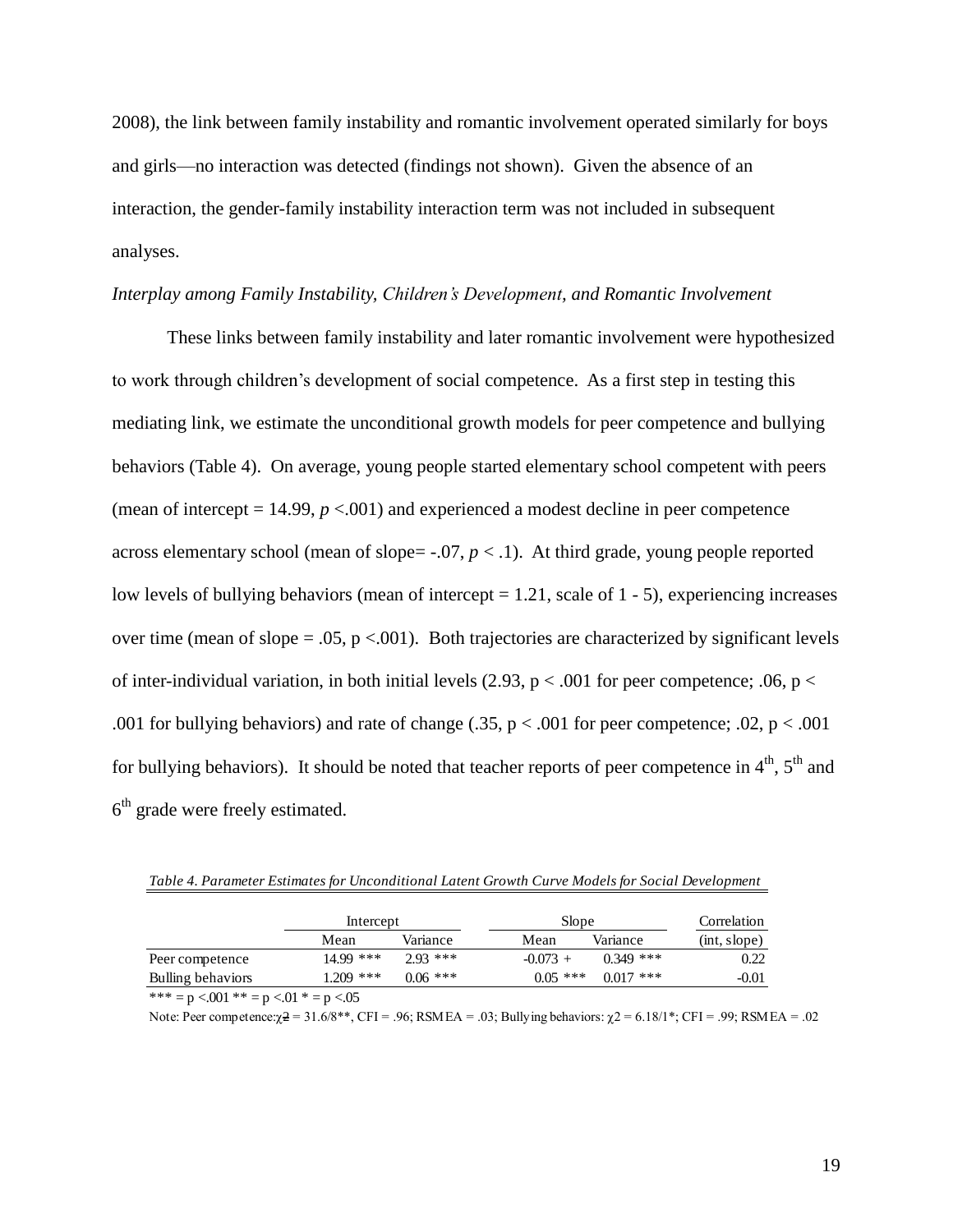Next, we explored whether these trajectories of social development during elementary school shaped adolescent romance at age 15. Beginning with peer competence, the intercept and slope of this trajectory were unrelated to the likelihood of ever having a romantic relationship; however, the intercept was linked with both the number of romantic unions and the likelihood of a current romantic relationship. More specifically, young people who were rated lower on peer competence at the start of elementary school were more likely to be in a current relationship and reported more romantic unions overall than others. Changes (or the slope) in this trajectory, however, were not associated with any indicator of romance in adolescence. Turning to bullying, young people who reported higher levels of bullying at  $3<sup>rd</sup>$  grade and those who reported increases in bullying over the next three years were more likely to be romantically involved and to report more relationships than others. The bullying intercept was not related to the likelihood of a current union, but the slope was, with young people who reported increases in bullying significantly more likely to be in a current union.

|                                            | Any romantic<br>relationship | Number of<br>relationships |           | Current<br>romantic |
|--------------------------------------------|------------------------------|----------------------------|-----------|---------------------|
|                                            | <b>Odds Ratio</b>            | B                          | <b>SE</b> | <b>Odds Ratios</b>  |
| Peer comptence                             |                              |                            |           |                     |
| intercept                                  | 0.95                         | $-0.15$ ***                | (0.04)    | **<br>0.87          |
|                                            |                              |                            |           |                     |
| slope                                      | 0.76                         | 0.09                       | (0.44)    | 1.04                |
|                                            |                              |                            |           |                     |
| <b>Bullying</b>                            |                              |                            |           |                     |
| intercept                                  | $2.03*$                      | $1.23$ **                  | (0.34)    | 0.87                |
|                                            |                              |                            |           |                     |
| slope                                      | $***$<br>5.7                 | $1.85$ **                  | (0.60)    | $4.55*$             |
| *** = $p < 001$ ** = $p < 01$ * = $p < 05$ |                              |                            |           |                     |

*Table 5. Assocation between Social Competence Trajectories in Elementary School and Romance in Adolescence*

\*\*\* = p <.001 \*\* = p <.01 \* = p <.05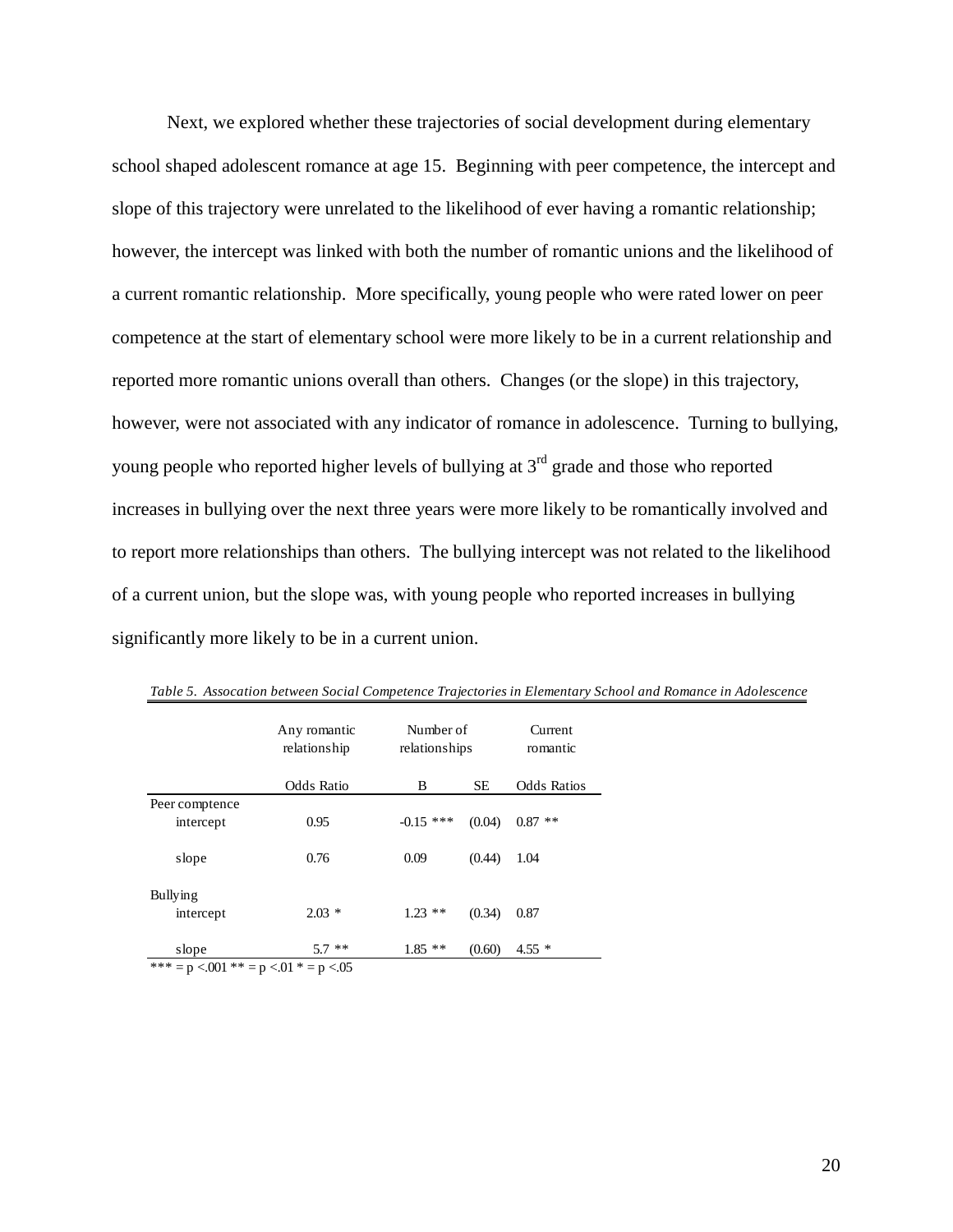A third step was to explore how family instability shaped trajectories of social development across elementary school. Family instability in early childhood was significantly associated with the intercept or starting point for teacher reports of peer competence, but was not linked with changes in peer competence. These associations suggest that young people who experience more instability in early childhood began their formal education displaying lower levels of peer competence compared with others, but changed at rates similar to other young people. Turning to child reports of bullying, family instability was unrelated to both the intercept for bullying behavior and changes in bullying across elementary school.

|                                                     | Peer competence |         |           | <b>Bullying</b> |  |  |
|-----------------------------------------------------|-----------------|---------|-----------|-----------------|--|--|
|                                                     | Intercept       | Slope   | Intercept | Slope           |  |  |
| Transitions between birth and start of kindergarten | $-0.32$ ***     | 0.03    | $-0.008$  | (0.01)          |  |  |
|                                                     | (0.06)          | (0.02)  | (0.01)    | (0.01)          |  |  |
| Transitions between kindergarten and 1st grade      | $-0.17$         | $-0.03$ | 0.065     | $-0.02$         |  |  |
|                                                     | (0.25)          | (0.09)  | (0.04)    | (0.02)          |  |  |
| Transitions between 1st and 3rd grade               |                 |         |           |                 |  |  |
|                                                     |                 |         | $-0.03$   | 0.03            |  |  |
|                                                     |                 |         | (0.03)    | (0.02)          |  |  |
| Child characteristics                               |                 |         |           |                 |  |  |
| Female                                              | $0.66*$         | 0.07    | $-0.05$ * | 0.00            |  |  |
|                                                     | (0.18)          | (0.05)  | (0.02)    | (0.01)          |  |  |
| Race (African American)                             | $1.20$ ***      | 0.08    | $0.07 *$  | 0.03            |  |  |
|                                                     | (0.29)          | (0.08)  | (0.04)    | (0.02)          |  |  |
| Maternal characteristics at birth                   |                 |         |           |                 |  |  |
| <b>Educational attainment</b>                       | $0.10*$         | 0.00    | $-0.10 +$ | 0.02            |  |  |
|                                                     | (0.04)          | (0.01)  | (0.00)    | (0.00)          |  |  |
| Age                                                 | 0.02            | 0.01    | 0.00      | 0.00            |  |  |
|                                                     | (0.02)          | (0.01)  | (0.00)    | (0.00)          |  |  |
| Poverty status                                      | $0.65$ **       | $-0.01$ | 0.01      | 0.13            |  |  |
|                                                     | (0.24)          | (0.07)  | (0.02)    | (0.02)          |  |  |

*Table 6. Association between Family Instabilty and Trajectories of Social Development*

\*\*\* = p <.001 \*\* = p <.01 \* = p <.05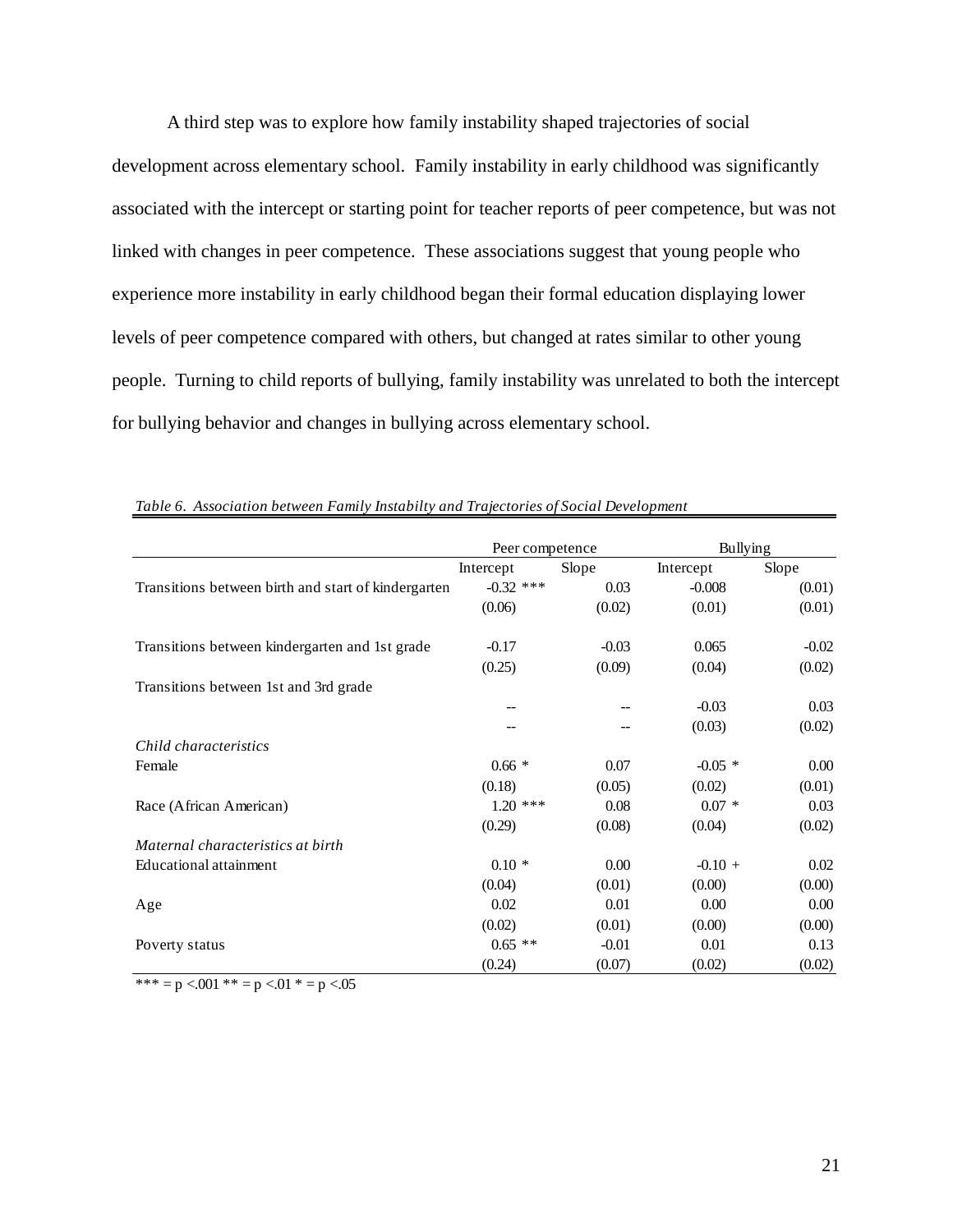#### *Social Development as a Mediator*

The final set of analyses explored the extent to which trajectories of social development mediated the link between family instability and romantic involvement in adolescence. Although the intercept and slope of the bullying behavior trajectory were significantly linked with dimensions of adolescent romance, family instability, in early childhood and thereafter, was not associated with bullying behavior. Consistent with Baron and Kenney (1986), the models with bullying as mediator were not estimated. The association between family instability and adolescent romance does not operate through bullying behaviors across elementary school.

Models were estimated with the peer competency trajectory as a potential mediator of the family instability and adolescent romance link. Because only early family instability (family transitions experienced prior to kindergarten) was linked with later romantic behavior, we focus on this indicator to detect mediation. Beginning with the lifetime romance indicator (Model 1), the inclusion of the peer competence slope and intercept did little to change the focal relationship between early family instability and later romance. Evidence of mediation, however, was found for the other measures of romance. In terms of number of romantic unions (Model 2) and the likelihood of a current union (Model 3), the link between family instability in early childhood and romantic involvement in adolescence was no longer significant at conventional levels once the intercept and slope of peer competence was taken into account. Consistent with the findings discussed above, family instability in early childhood was negatively associated with the peer competence intercept. This intercept, in turn, was negatively associated with the number of romantic unions young people reported at age 15 as well as the likelihood of a current romantic union. These associations suggest that young people in more stable homes are also more competent with peers, from the teachers' perspective. These young people, in turn, were less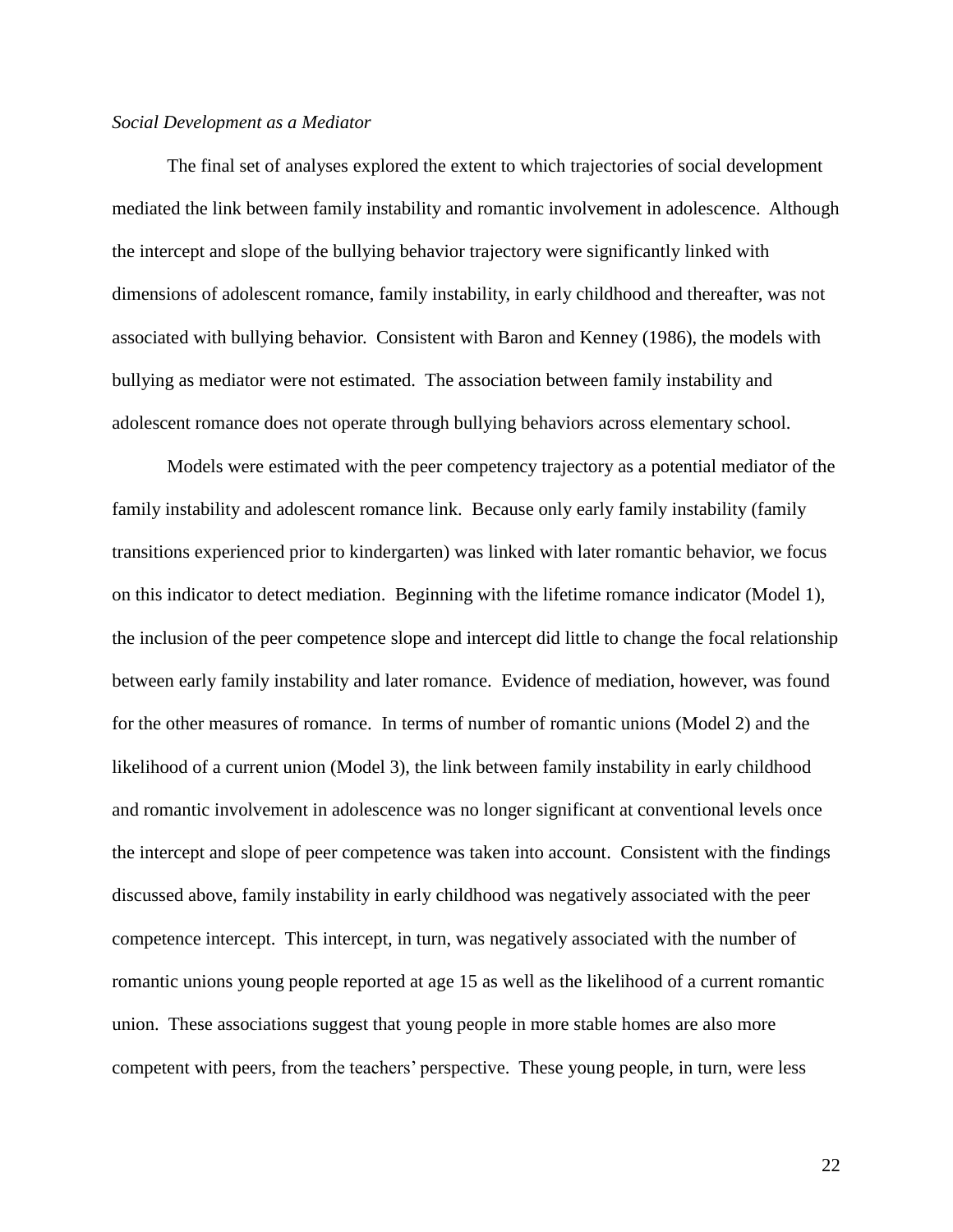likely to engage in romantic relationships at age 15 and had fewer relationships overall. Alternatively, young people who underwent more family instability in early childhood were less competent with peers during elementary school, which, in turn, increased the likelihood that they engaged in romantic unions in adolescence. Thus, there is modest evidence of mediation here, with some of the family instability effect operating through teacher reports of peer competence during elementary school.

#### *Table 7. Full Model with Peer Competence as Mediator*

|                                                     | Model 1                         |        |         |                 | Model 2           |                   |        |                   |        |           |        |
|-----------------------------------------------------|---------------------------------|--------|---------|-----------------|-------------------|-------------------|--------|-------------------|--------|-----------|--------|
|                                                     | Ever Romance<br>Peer Competence |        |         | Peer Competence |                   |                   |        | Number of Romance |        |           |        |
|                                                     | Intercept                       |        |         | Slope           | <b>Odds Ratio</b> | Intercept         |        |                   | Slope  | b         | SЕ     |
| Peer Intecept                                       |                                 |        |         | --              | 1.08              |                   |        |                   | --     | $-0.07 +$ | (0.06) |
| Peer slope                                          | $-$                             |        |         | --              | 0.74              | $\hspace{0.05cm}$ |        |                   | --     | $-0.21$   | (1.71) |
| Transitions between birth and start of kindergarten | $-0.38$ ***                     | (0.07) | 0.03    | (0.02)          | $1.23*$           | $-0.38$ ***       | (0.07) | 0.03              | (0.02) | $0.08 +$  | (0.05) |
| Transitions between kindergarten and 1st grade      | $-0.11$                         | (0.30) | $-0.03$ | (0.08)          | $1.42*$           | $-0.11$           | (0.30) | $-0.03$           | (0.08) | 0.19      | (0.19) |
| Transitions between 1st and 3rd grade               | $-0.08$                         | (0.24) | $-0.04$ | (0.07)          | 0.99              | $-0.08$           | (0.24) | $-0.04$           | (0.07) | $-0.01$   | (0.16) |
| Transitions between 3rd and 4th grade               | $-0.67$                         | (0.41) | 0.05    | (0.11)          | $1.13**$          | $-0.67$           | (0.41) | 0.05              | (0.11) | 0.05      | (0.28) |
| Transitions between 4th and 5th grade               | 0.02                            | (0.36) | 0.01    | (0.10)          | 1.12              | 0.02              | (0.36) | 0.01              | (0.10) | 0.11      | (0.22) |
| Transitions between 5th and 6th grade               | $-0.56$                         | (0.41) | $-0.02$ | (0.11)          | 1.03              | $-0.56$           | (0.41) | $-0.02$           | (0.11) | $-0.22$   | (0.25) |
| Child characteristics                               |                                 |        |         |                 |                   |                   |        |                   |        |           |        |
| Female                                              | $0.65$ ***                      | (0.18) | 0.07    | (0.05)          | 0.66              | $0.65$ ***        | (0.18) | 0.07              | (0.05) | $-0.31$ * | (0.14) |
| Race (African American                              | $-1.49$ ****                    | (0.26) | 0.06    | (0.07)          | 1.57              | $-1.49$ ***       | (0.26) | 0.06              | (0.07) | $0.73$ ** | (0.24) |
| Maternal characteritics                             |                                 |        |         |                 |                   |                   |        |                   |        |           |        |
| Educational attainment                              | $0.08*$                         | (0.04) | 0.01    | (0.01)          | 0.93              | ***<br>$-1.01$    | (0.23) | 0.03              | (0.12) | $-0.04$   | (0.03) |
| Age                                                 | $-0.01$                         | (0.02) | 0.00    | (0.00)          | 0.99              | $0.12$ ***        | (0.04) | $-0.02$           | (0.02) | $-0.01$   | (0.01) |
| Poverty status at R's birth                         | $-0.62$ ***                     | (0.17) | $-0.02$ | (0.02)          | 1.15              | $-0.67$ ***       | (0.19) | 0.01              | (0.10) | $-0.09$   | (0.14) |
|                                                     |                                 |        |         |                 |                   |                   |        |                   |        |           |        |

\*\*\* = p <.001 \*\* = p <.01 \* = p <.05

*Table 7. Continued*

|                                                     | Model 3                      |        |                               |        |          |  |  |  |
|-----------------------------------------------------|------------------------------|--------|-------------------------------|--------|----------|--|--|--|
|                                                     | Peer Competence<br>Intercept |        | Current Romance<br>Odds Ratio |        |          |  |  |  |
| Peer Intecept                                       |                              |        | Slope                         |        | $0.87 +$ |  |  |  |
| Peer slope                                          |                              |        |                               | --     | 3.87     |  |  |  |
| Transitions between birth and start of kindergarten | $-0.38$ ***                  | (0.07) | 0.03                          | (0.02) | 1.05     |  |  |  |
| Transitions between kindergarten and 1st grade      | $-0.11$                      | (0.30) | $-0.03$                       | (0.08) | 1.39     |  |  |  |
| Transitions between 1st and 3rd grade               | $-0.08$                      | (0.24) | $-0.04$                       | (0.07) | 1.02     |  |  |  |
| Transitions between 3rd and 4th grade               | $-0.67$                      | (0.41) | 0.05                          | (0.11) | 1.37     |  |  |  |
| Transitions between 4th and 5th grade               | 0.02                         | (0.36) | 0.01                          | (0.10) | 1.24     |  |  |  |
| Transitions between 5th and 6th grade               | $-0.56$                      | (0.41) | $-0.02$                       | (0.11) | 0.73     |  |  |  |
| Child characteristics                               |                              |        |                               |        |          |  |  |  |
| Female                                              | $0.65$ ***                   | (0.18) | 0.07                          | (0.05) | 1.20     |  |  |  |
| Race (African American                              | $-1.49$ ***                  | (0.26) | 0.06                          | (0.07) | 0.94     |  |  |  |
| Maternal characteritics                             |                              |        |                               |        |          |  |  |  |
| Educational attainment                              |                              |        |                               | --     | 0.98     |  |  |  |
| Age                                                 |                              |        |                               | --     | 0.99     |  |  |  |
| Poverty status at R's birth                         |                              |        |                               | --     | 1.25     |  |  |  |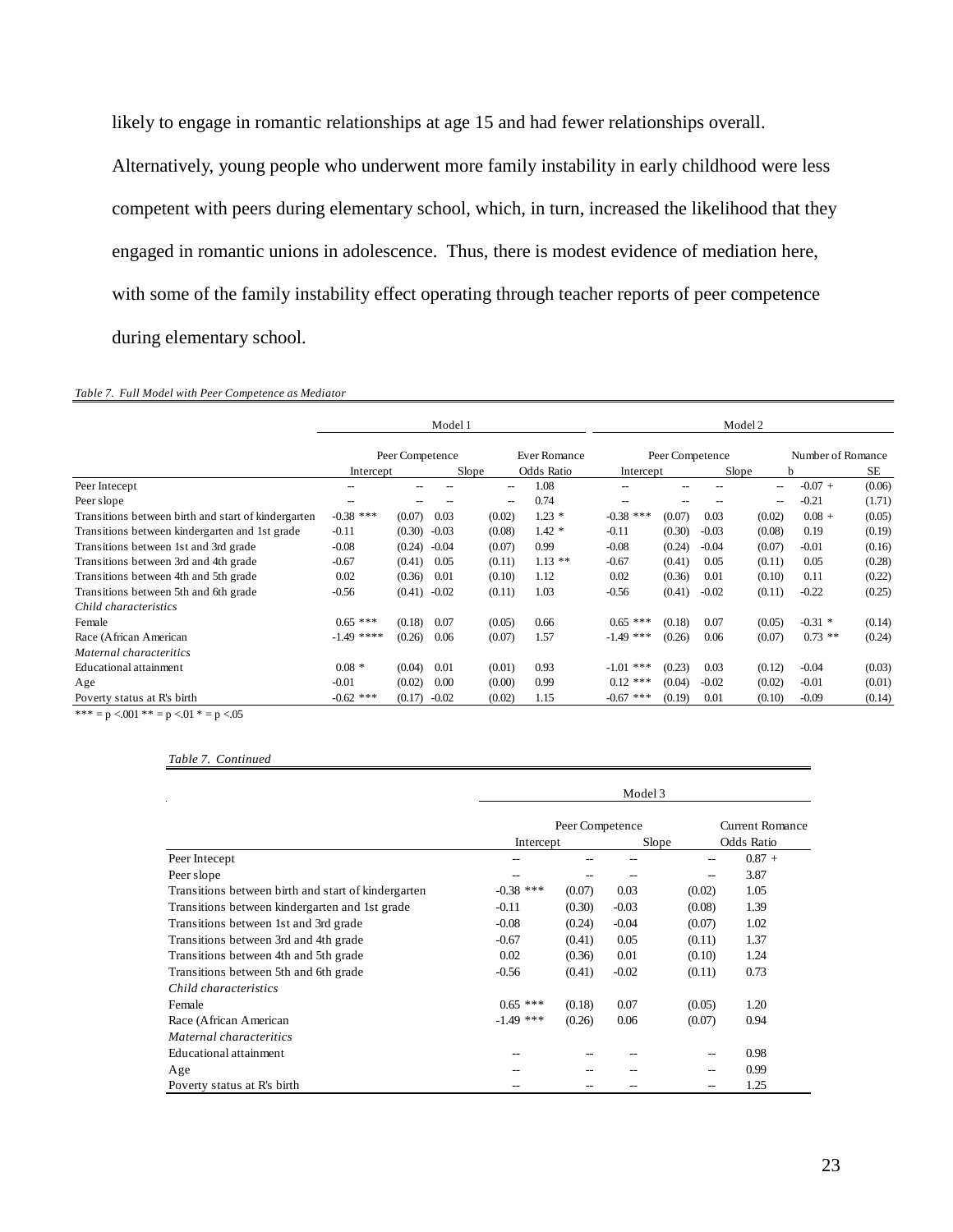## **Conclusion**

Divorce and family instability in one generation is associated with divorce and family instability in the next generation. This intergenerational process is coupled with economic stability and the reproduction of social class and rising inequality among American children (McLanahan, 2004; McLanahan & Percheski, 2008). In light of the persistent levels of instability in American families (Cherlin, 2009), exploring the developmental processes that may contribute to this association remains an important task. In this study, we took advantage of prospective, multiple reporter measures of family structure, social development, and romance in the SECCYD to do just that. Three themes emerged from this investigation.

First, experiences of family instability were associated with romantic involvement in adolescence. Interestingly, family instability in early childhood, but not family instability in middle childhood, better predicted all dimensions of romantic involvement years later. The salience of family instability in early childhood is consistent with our prior research on the timing of instability and social development in elementary school (Cavanagh & Huston, 2008). That this early pattern persists into high school and is also linked with romantic involvement provides further support for the idea that timing matters; in so much as early family instability disrupts the parent-child relationship in ways that alters the template upon which subsequent relationships—platonic and romantic—are based (Cavanagh & Huston, 2008).

Second, trajectories of peer competence, as reported by teachers, and of bullying behavior, as reported by young people, were linked with romantic involvement in adolescence. More specifically, children considered more competent with peers at the start of elementary school reported *fewer* romantic relationships and were less likely to be currently involved in a relationship at age 15, whereas those who were less competent were more likely to engage in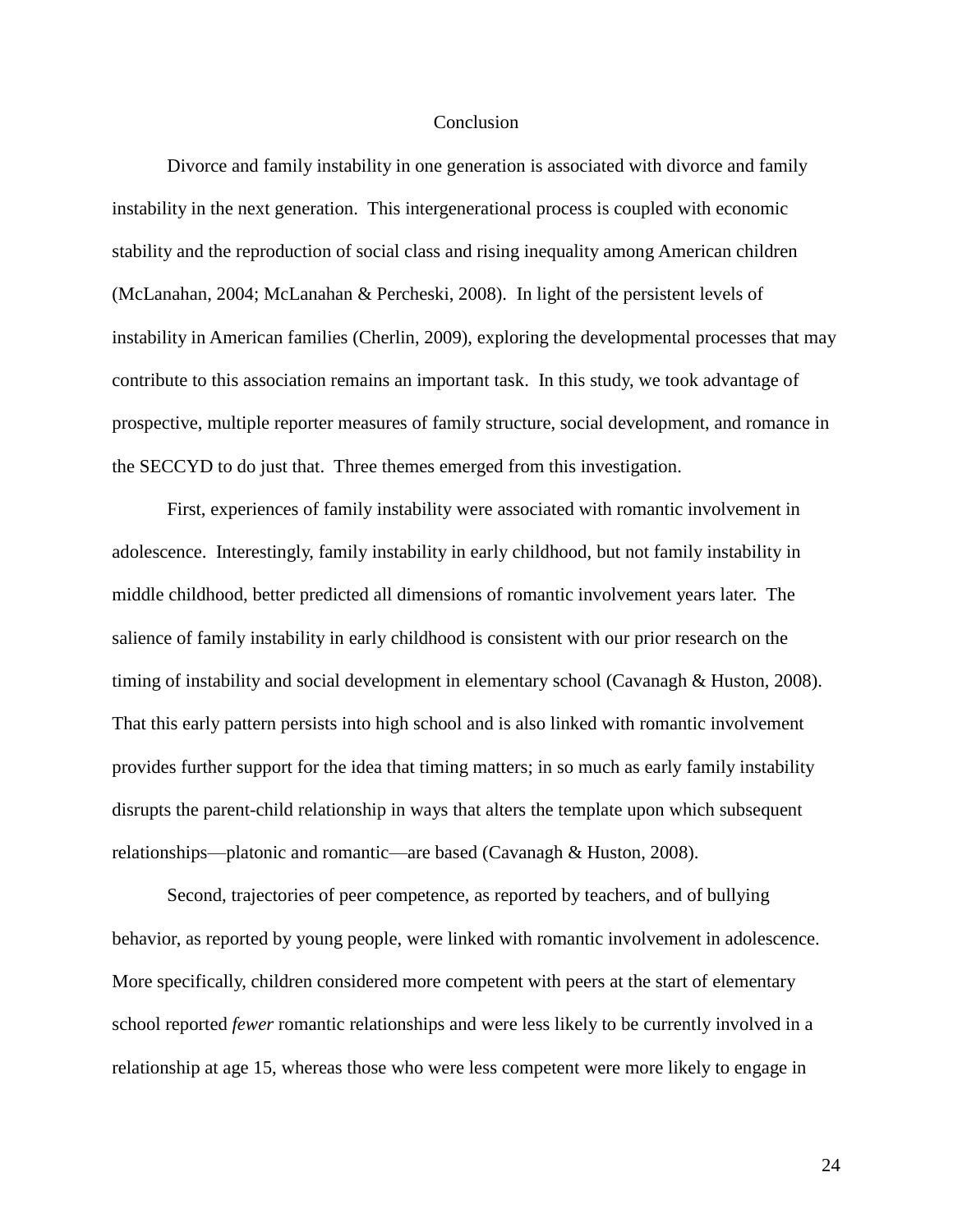romance in adolescence. At the same time, young people who started out higher on bullying behaviors at 3rd grade and increased these behaviors at greater rates were significantly *more* likely to ever have a romantic relationship and to have more unions by middle adolescence. Those who engaged in more bullying behaviors across elementary school were also more likely to be in a current union.

These associations, although not necessarily causal, tell us something about the developmental nature of young people's orientation to intimate relationships. Romance in adolescence is normative (Connelly & Goldberg, 1996; Steinberg & Morris, 2001; Carver, Joyner, & Udry, 2003). These findings, however, suggest that young people who engage in less normative behaviors or in less positive relationships during elementary school are overrepresented among the romantically involved. At present, we do not know about the nature of these romantic ties, but other research suggests that a non-trivial portion of young people experience some type of victimization in romantic relationships (Halpern et al., 2001). Moreover, young people who engage in bullying behaviors are more likely to experience relationship aggression, as both perpetuator and victim, during adolescence (Connelly et al., 2000). Because many of these romantic unions as well behaviors marking competency and bullying are nested in schools, these associations highlight the potential of schools as a setting for healthy relationship development during early stages of the life course.

Third, family instability appears to shape early social development—peer competence in particular—in ways that increase the likelihood of romantic involvement in adolescence. More specifically, young people who experienced more family instability were rated as less competent with peers at the start of elementary school and were more likely to engage in romantic behaviors during adolescence. Conversely, those who experienced less instability were rated as more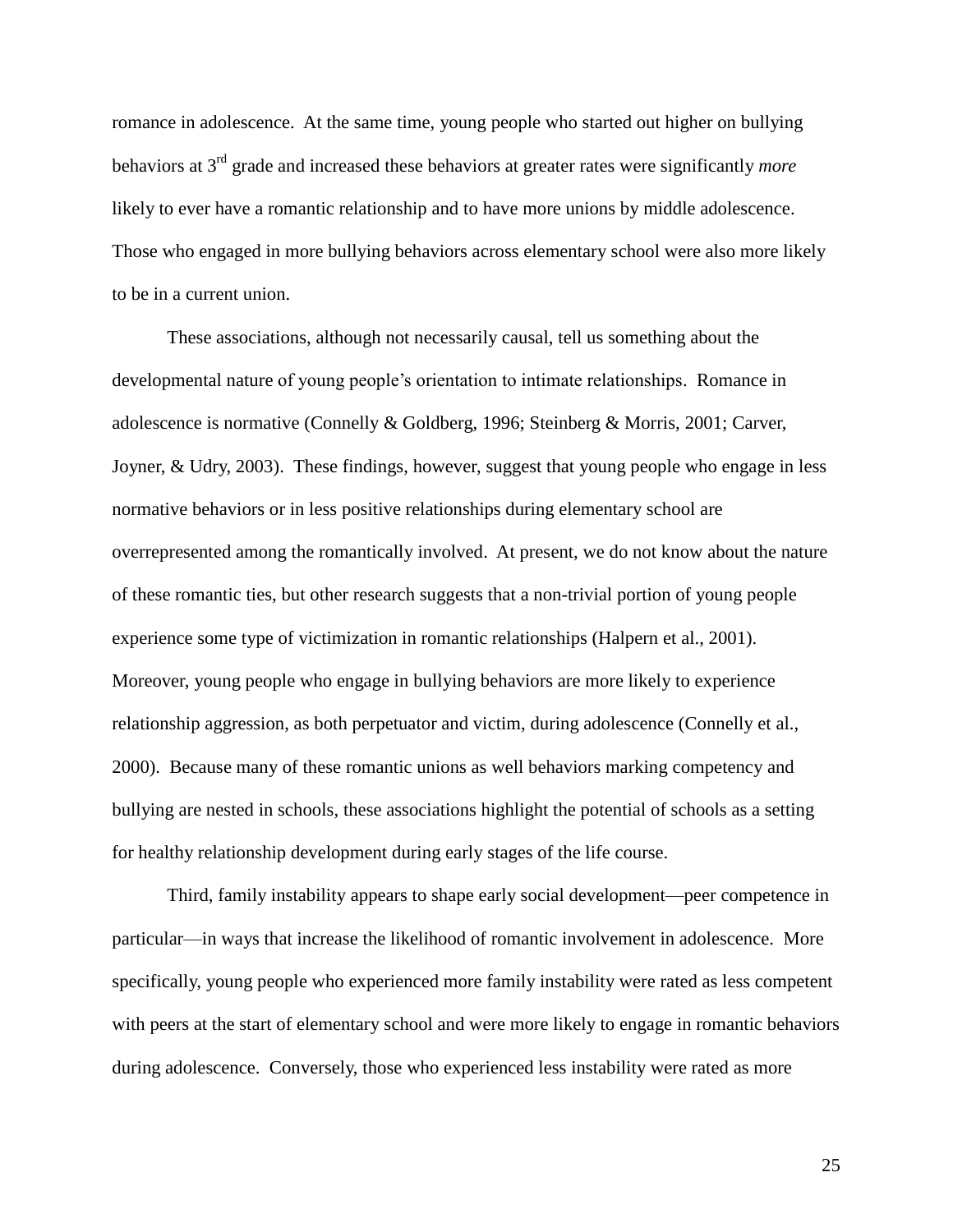competent and were less likely to be romantically involved. These results suggest that at least part of the family instability effect operates through peer competence. Given evidence that higher levels of romantic involvement in adolescence presages early cohabiting and marriage in young adulthood (Raley et al., 2007; Cavanagh, 2009) and that coresidential unions in early adulthood are often associated with a higher likelihood of relationship instability across adulthood (Raley & Bumpass, 2003), these findings suggests that the roots of family instability appear early in the life course.

In this study, we have emphasized an attachment perspective, stressing the notion that early family transitions and the turbulence they can introduce can compromise the parent-child relationship in ways that alter the template upon which later relationships and ways of relating in them are based. Yet, other processes may also play a role. Economic disadvantage often brought on by family instability may be another important process by which children's social development is compromised (McLoyd, 1998). The timing of economic disadvantage in early childhood is especially likely to affect achievement and later attainment (Duncan et al., 1998); it may also affect social development, including romance in adolescence.

The general pattern emerging from this study, therefore, is that experiences of family instability in early childhood, social development during elementary school, and romance in adolescence are related, with early family instability setting in motion social skills and relationship orientations in the early life course that might increase the chances of family or relationship instability in the next generation. It is important to emphasize, however, that family instability in early childhood (or later) is not destiny. Many young people who experience family instability engage in healthy peer and romantic relationships during elementary school and beyond. Yet these links do suggest that intervention, such as those outlined in the marriage and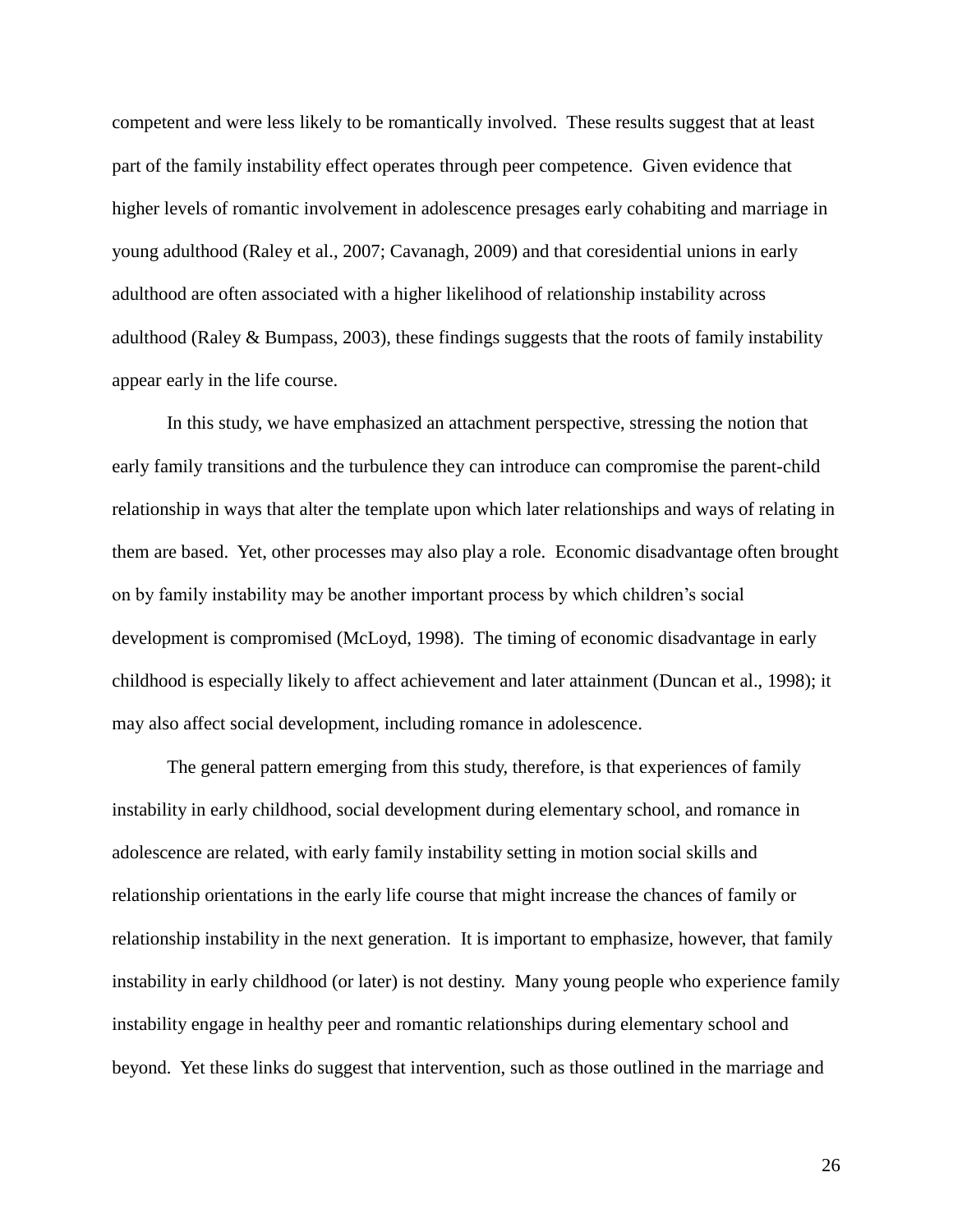healthy relationship initiatives that gained ground over the past decade, may be more effective earlier in the life course. Based on what we know about the academic-related inequalities among children from the sociology of education literature as well as literatures on child development, differences among children are often most malleable early in their academic careers (Entwisle & Alexander, 1995). A similar model may also be applied to social development, with early intervention guiding social development in ways that encourage more measured social interactions with peers.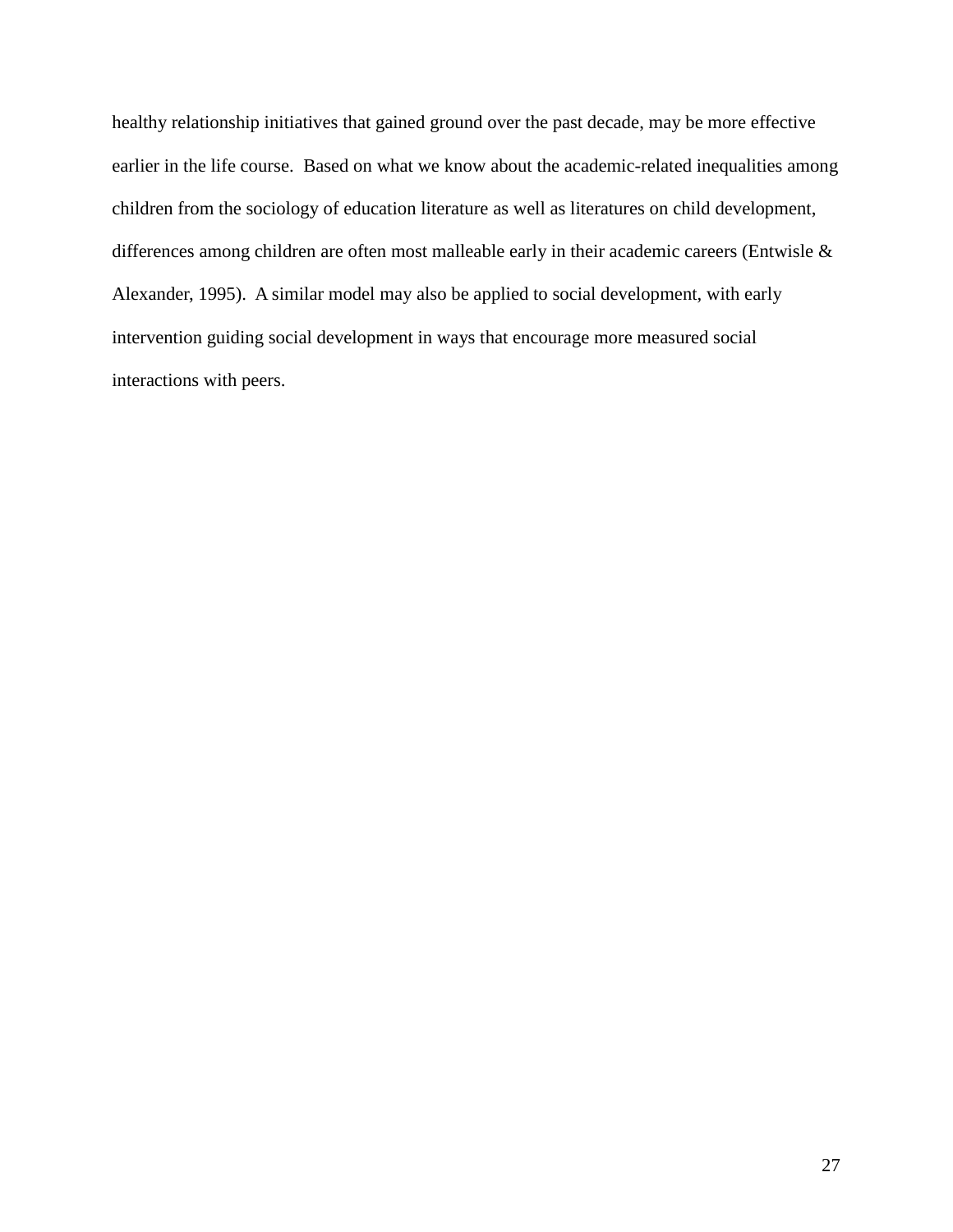#### References

- Amato, P. R. (1996). Explaining the intergenerational transmission of divorce. *Journal of Marriage and the Family, 58,* 628–640.
- Amato, P. R., & DeBoer, D. D. (2001). The transmission of marital instability across generations: relationship skills or commitment to marriage? *Journal of Marriage and Family*, 63, 1038- 1051.
- Amato, P. R., & Keith, B. (1991). Consequences of parental divorce for children's well-being: A meta-analysis. *Psychological Bulletin*, 110, 26–46.
- Amato, P. R. (1999). Children of divorced parents as young adults. In E. M. Hetherington (Ed.), *Coping with divorce, single parenting, and remarriage: A risk and resiliency perspective* (pp. 147–164). Mahwah, NJ: Erlbaum.

Bowlby, J. (1969). *Attachment and loss*. New York: Basic Books.

- Brown, B. B. (1999). "You're going out with *who?* In W. Furman, B. B. Brown, & C. Feiring (Eds.), *The development of romantic relationships in adolescence (*pp. 291-329)*.* Cambridge: Cambridge University Press.
- Bumpass, L. L., Martin, T. C., & Sweet, J. C. (1991). The impact of family background and early marital factors on marital disruption. *Journal of Family Issues*, *12,* 22-42.
- Bumpass, L. L., & Sweet, J. A. ( 2001). Marriage, divorce, and intergenerational relationships. In A. Thorton (Ed*.)*, *The well-being of children and families* (pp. 295-3131). Ann Arbor: University of Michigan Press.
- Capaldi, D. M., & Patterson, G. R. (1991). The relation of parental transitions to boys' adjustment problems: I. A linear hypothesis, and II. Mothers at risk for transitions and unskilled parenting. *Developmental Psychology*, 27, 489–504.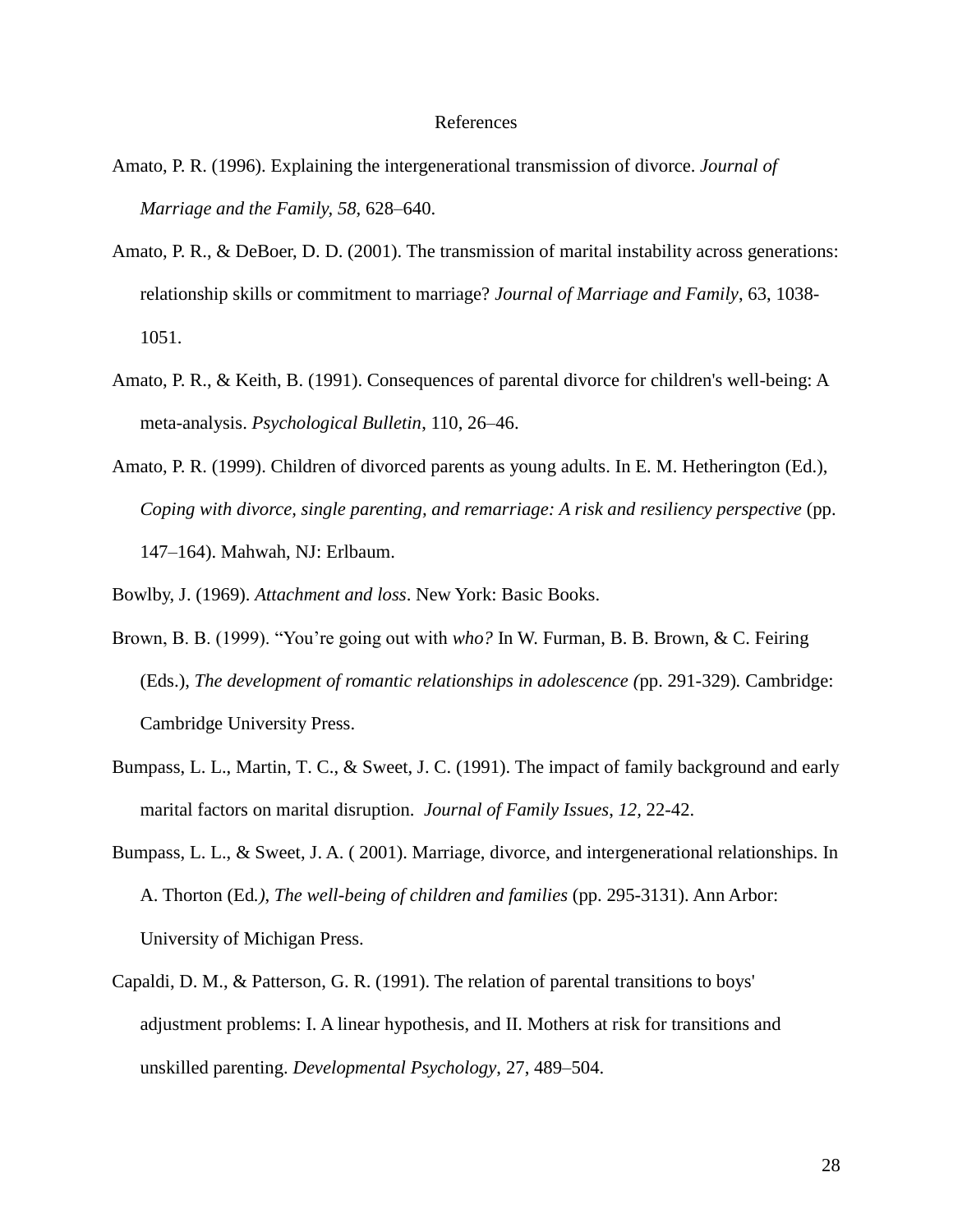- Carver, K., Joyner, K., & Udry, J. R. (2003). National estimates of adolescent romantic relationships. In Florsheim, P. (Ed.), *Adolescent romantic relations and sexual behavior: Theory, research, and practical implications* (pp. 23-56). Mahwah NJ: Erlbaum.
- Cassidy, J. & Asher, S. R. (1992). Loneliness and peer relations in young children. *Child Development, 36*, 350- 365.
- Collins, W. A. (1984). *Development during middle childhood: The years from 6 to 12*. Washington, DC: National Academy Press.
- Crosnoe, R. (2000). Friendships in childhood and adolescence: The life course and new directions. *Social Psychology Quarterly*, *63,* 377-397.
- Cavanagh, S. E. & Huston, A. C. (2008). The timing of family instability and children's social development. *Journal of Marriage and Family, 70,* 1258-1269.
- Cavanagh, S. E. & Huston, A. C. (2006). Family instability and children's early problem behavior. *Social Forces*, 85, 551-581.
- Cavanagh, S. E., Crissey, S. R., & Raley, R. K. (2008). Family structure history and adolescent romantic relationships. *Journal of Marriage and Family, 70,* 698-714.
- Cherlin, A. J., Kiernan, K. E. & Chase-Lansdale, P. L. (1995). Parental divorce in childhood and demographic outcomes in young adulthood. *Demography*, *32,* 299 -318.
- Collins, W. A., & Steinberg, L. (2006). Adolescent development in interpersonal contexts. In N. Eisenberg, W. Damon, & R. Lerner (Eds.), *Handbook of Child Psychology*, 3 (pp. 1003- 1067). Hoboken: John Wiley & Sons.
- Dunphy, D. C. (1963). The social structure of urban adolescent peer groups. *Sociometry*, 26, 230- 246.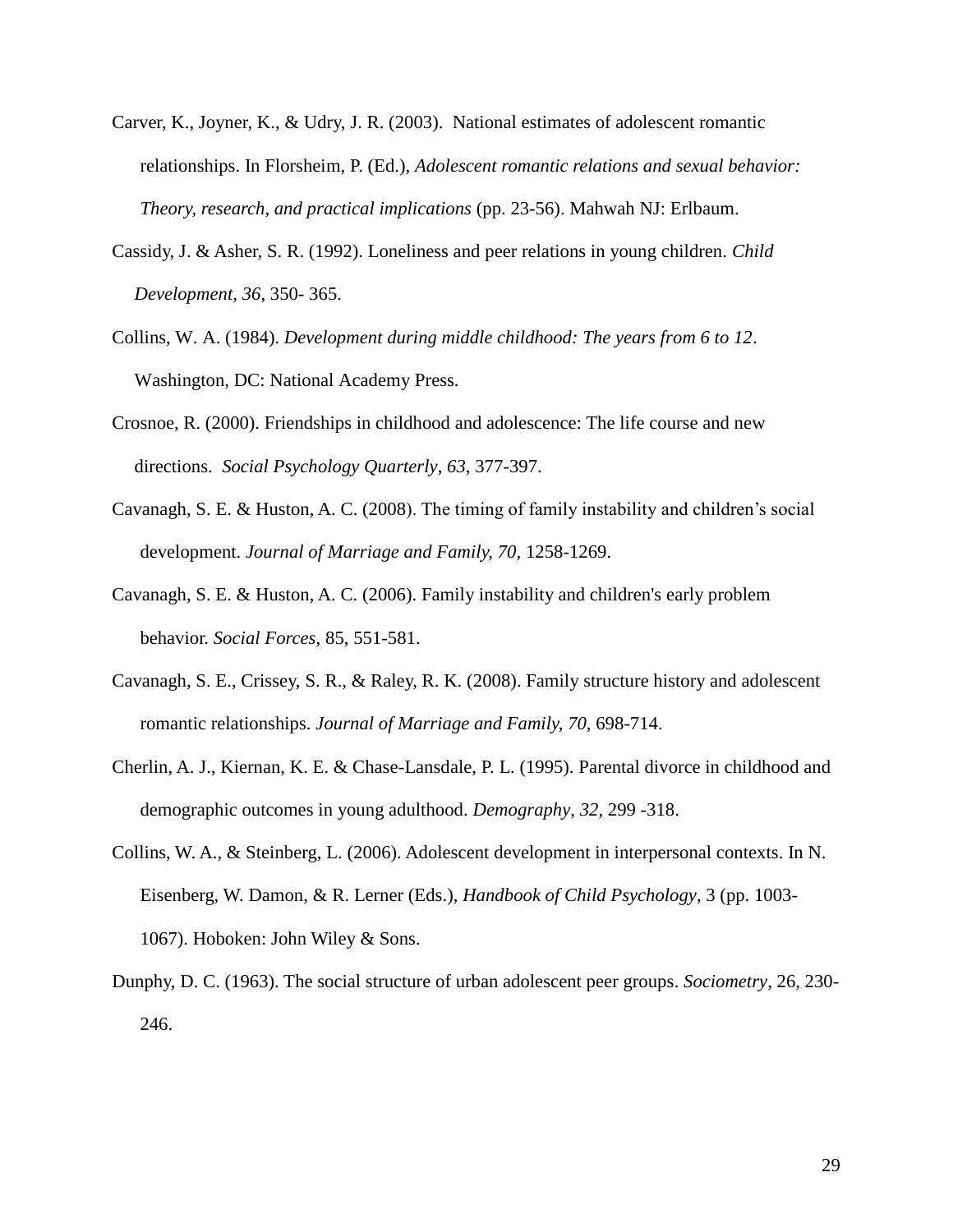- Eder, D. (1985). The cycle of popularity: Interpersonal relations among female adolescents. S*ociology of Education,* 58, 154-165.
- Feiring, C. (1999). Gender identity and the development of romantic relationships in adolescence. In Furman, Brown, & Feiring (Eds.), *The development of romantic relationships in adolescence* (pp. 211-234) Cambridge: Cambridge University Press.
- Giordano, P. C., Longmore, M. A., & Manning, W. D. (2006). Gender and the meanings of adolescent romantic relationships: A focus on boys. *American Sociological Review*, 71, 260- 287.
- Gresham, F. M., & Elliott, S. N. (1990). *Social Skills Rating System.* Circle Pines, MN: American Guidance Service.
- Halpern, C. T., Oslak, S. G., Young, M. L., Martin, S. L., & Kupper, L. L. (2001). Partner violence among adolescents in opposite-sex romantic relationships: Findings from the National Longitudinal Study of Adolescent Health. *American Journal of Public Health, 19,* 1679-1685.
- Johnson, K. A., & Tyler, K. A. (2007). Adolescent sexual onset: An intergenerational analysis. *Journal of Youth and Adolescence*, 36, 939-949.
- Joyner, K. & Udry, J. R. (2000). You don't bring me anything but down: Adolescent romance and depression. *Journal of Health and Social Behavior, 41,* 369-391.
- Kochenderfer, B. J., & Ladd, G. W. (1996). Peer victimization: Manifestations and relations to school adjustment in kindergarten. Journal of School Psychology, 34, 267-283.
- Laursen, B. (1993). The perceived impact of conflict on adolescent relationships. *Merrill-Palmer Quarterly, 39,* 335-350.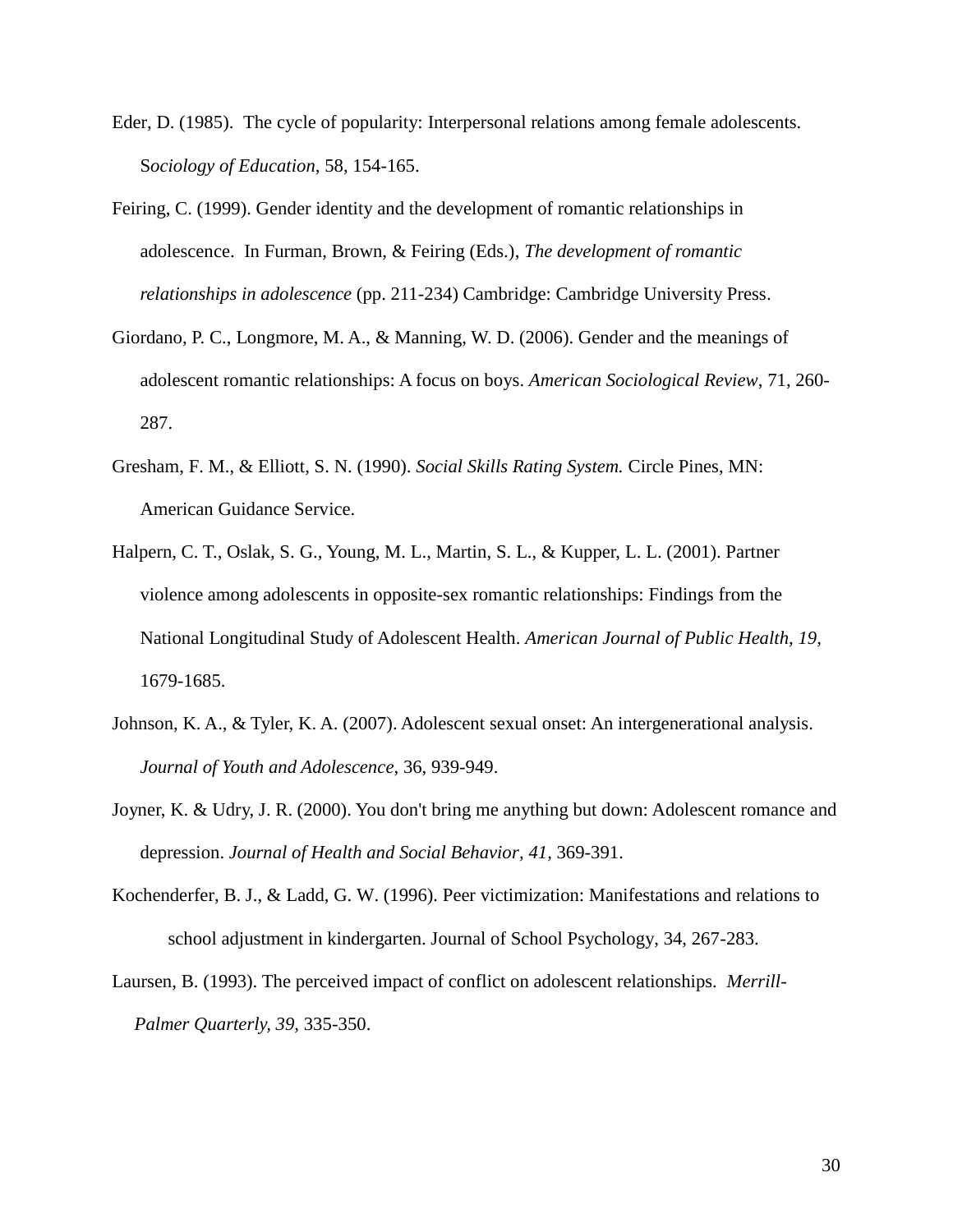- Maccoby, E. E. (1998). *The two sexes*. Cambridge, MA: Belknap Press of Harvard University Press.
- McLanahan, S., & Sandefur, G. D. (1994). *Growing up with a single parent: What hurts, what helps*. Cambridge, MA: Harvard University Press.
- [Mueller, C. W., & Pope, H. \(1977\). Marital instability: A study of its transmission between](http://links.jstor.org.content.lib.utexas.edu:2048/sici?sici=0022-2445%28197702%2939%3A1%3C83%3AMIASOI%3E2.0.CO%3B2-6)  [generations.](http://links.jstor.org.content.lib.utexas.edu:2048/sici?sici=0022-2445%28197702%2939%3A1%3C83%3AMIASOI%3E2.0.CO%3B2-6) *Journal of Marriage and the Family*, *39,* 83-93.
- Muthen, L. K., & Muthen, B. (2008). *Mplus user's guide* (4th ed.). Los Angeles, CA: Muthen & Muthen.
- Pearson, J., Muller, C., & Frisco, M. L. (2006). Parental involvement, family structure, and adolescent sexual decision making. *Sociological Perspectives*, 49, 67-90.
- Raghunathan, T. E., Solenberger, P. W., & Van Hoewyk, J. (2002). IVEware: Imputation and variance imputation software user guide. The University of Michigan.
- Raley, R. K. & Bumpass, L. B. (2003). The topography of the plateau in divorce: Levels and trends in union stability after 1980. *Demographic Research, 8,* 246-258.
- Raley, R. K., Crissey, S. R., & Muller, C. (2007). Of sex and romance: Late adolescent relationships and young adult union formation. *Journal of Marriage and Family*, *69,* 1210- 1226.
- South, S. J., Haynie, D. L., & Bose, S. (2005). Residential mobility and the onset of adolescent sexual activity. *Journal of Marriage and Family*, 67, 499-514.
- Steinberg, L. & Morris, A. S. (2001). Adolescent development. *Annual Review of Psychology, 52*, 83-110.